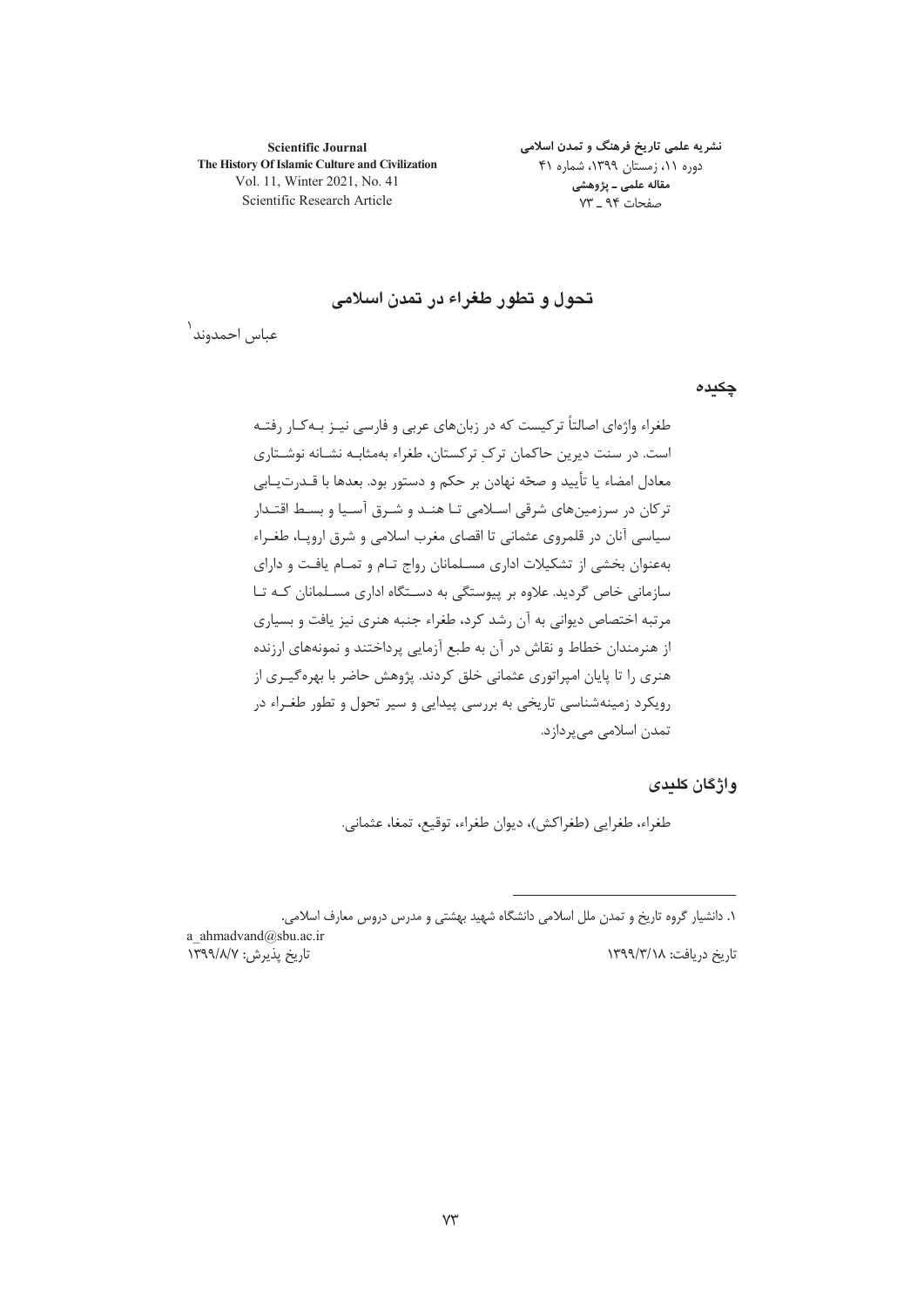#### طرح مسئله

درگذر زمان، هنر با امور زندگی چنان پیوند می خورد که به آسانی نمی توان میان آنچه هنری اسـت و آنچه غیرهنری است، تفکیک قائل شد. در گذشته، این پیوند عمیق میان هنر و زندگی را بیش از هر جای دیگر، در تعامل با رسوم حکمرانی می توان دید. حکمرانان از مهمترین یا به تعبیـری دقیــق تـر، تنهاترین حامیان هنـر و هنرمنـدان در گذشـته بـودهانـد و بـه جـز برخـی از ابنیـه عمـومی، عمـده هنرنمایی های پنجه هنرمندان را در انحصار خود می داشتند. نیازهای سیاسی و اداری آنان، استفاده از ماحصل خلاقیتهای اهل هنر را بیش از پیش فرآهم میآورد و هنرمندان نیـز بـه ضـرورت و بـرای تداوم این تعامل، برای خوشایند سلطان، به هنرشان رنگ و لعاب بیشتری میدادند. بی گمان سـرآغاز این ضرورتها و نیازها عاملی جهت پدیدار شدن هنرها بوده است ولی آرام آرام، ایـن هنـر بـود کـه سازوکار خاص خود را بر ساختار سیاسی \_اداری تحمیل کرد. یک نمونه از این هنرورزیهـا، «طغـراء» اسـت؛ هنری که از نیازی اولیه در نشاندار کردن نامهها و فرمانها آغاز شد و در ادامه به تشکیلات دیــوانی پر دامنهای تبدیل گردید.

در این مقاله می کوشیم چگونگی و سبب شکل گیری هنر طغراکشی را شرح دهیم و مسیر تبدیل شدن آن را به هنری خاص و البته نهادی اداری، نشان دهیم.

## يىشىنە يژوهش

تاكنون پژوهش چنداني درباره طغراء انجام نشده است. برخي از پژوهش ها چون «مُهرها و طغراهـا و توقیعهای یادشاهان ایران از ایلخانیان تا پایان قاجاریه»، ٰ «توقیـع و طغـراء و تطـور آنهـا در تـداول دیوانی»،<sup>۲</sup> «مُهرها و توشیح و طغراهای ملوک هرموز»<sup>۳</sup> از جهـانگیر قـائم مقـامی، در شـمار م*ع*ـدود پژوهش هایی هستند که بیشـتر تاریخچـه و تحـولات توقیـع و طغـراء و تفـاوت آنهـا را از یکـدیگر، واکاویدهاند. سید مهدی جوادی نیز در مقاله «تحول نظام خاتم و نشــان در تشــکیلات اســلامی»<sup>۲</sup> و محمد آبادی باویل نیز در مقاله «تمغا»<sup>۵</sup> از لحاظ ادبی و ریشهیابی، این اصطلاح را بررسی کردهانـد.

۱. قائ<sub>م</sub>مقامی، م*هر و ماه و طغراها و توقیع بایادشاهان ایلخانیان تا پایان قاجاریه،* خرداد تــا شـهریور ۱۳۴۸، ســال چهارم، ش ۲ و ۳، ص ۱۶۲ \_ ۱۲۳.

۲. قائم.مقامی، «توقیع و طغرا و تطور آنها در تداول دیوانی»، م*جله بررسیهای تاریخی،* ش ۳، ص ۲۸۶ ـ ۲۳۹. ۳. همو، «مهرها و توشیح و طغراهای ملوک هرمز»، *مجله بررسی های تاریخی،* ش ۳، ص ۵۸ ـ ۴۳.

۴. جوادی، «تحول نظام خاتم و نشان در تشکیلات اسلامی»، *مجله تاریخ اسلام*، ش ۲۴، ص ۸۶ ـ ۶۵.

۵. أبادي باويل، «تمغا (طمغا)»، م*جله زبان و ادب فارسي،* ش ۱۰۴، ص ۴۹۹ ــ ۴۷۹.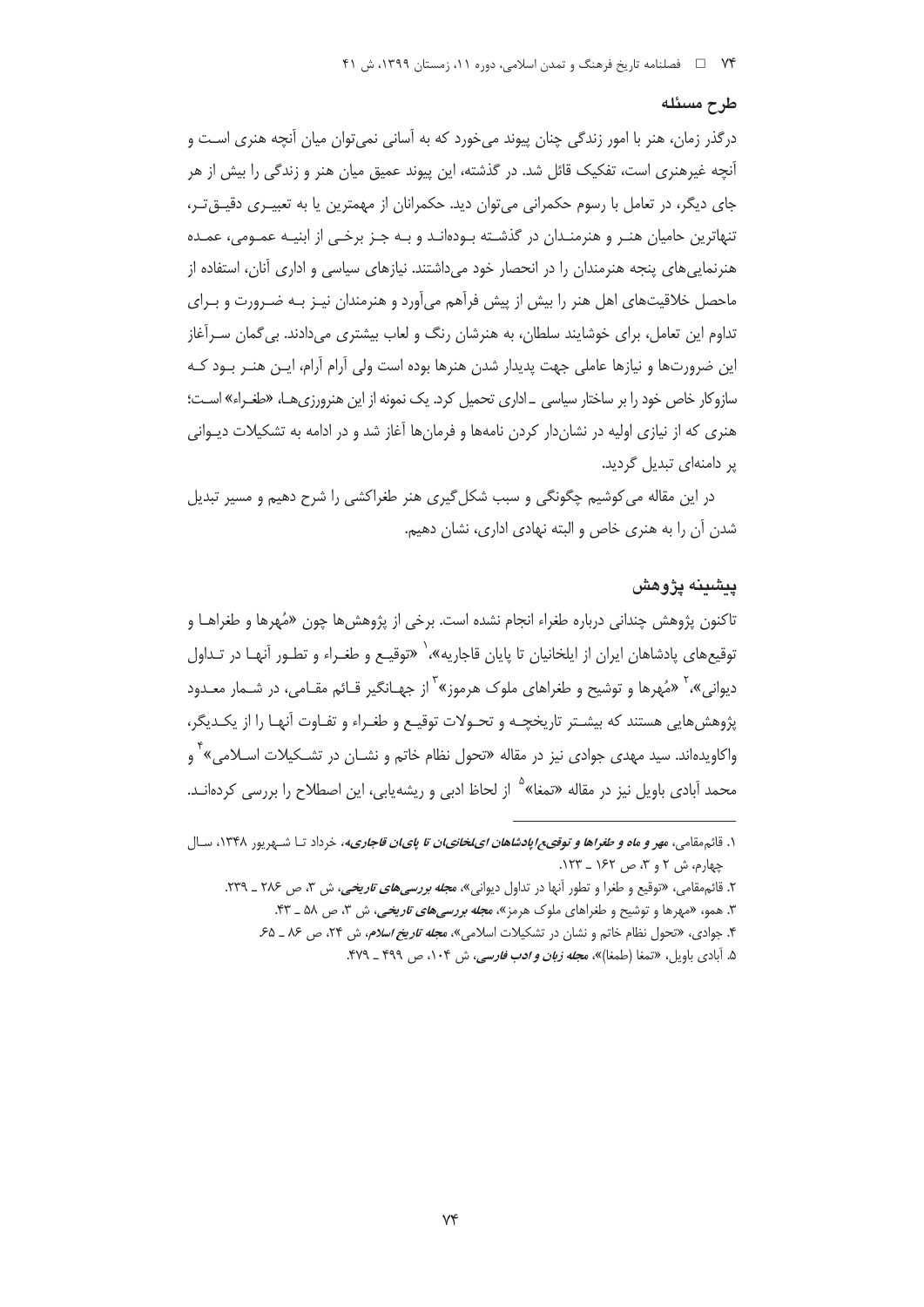اسدالله واحد در مقاله «کتابت مکاتیب دیوانی و آداب در عهد سلجوقی»<sup>\</sup> نیز به بررسی دیوان طغــراء که دیوان رسائل و انشاء در عصر سلجوقی است، پرداختـه اسـت. از جدیـدترین پـژوهش۱مـا در ایـن موضوع می توان به مقاله «بررسی تحول نشان، طغرا، مهر و امضا در دوران معاصر ایـران»<sup>۲</sup> از وحیـد نجفی و حدیث گودرزی اشاره کرد که آن را در عصر حاضر بررسی کـردهانـد. عمـده تحقیقـاتی کـه درباره تاریخ طغراء به زبانهای اروپایی صورت گرفتـه، بـه سـبب گسـتردگی و دیرپـایی امپراتـوری عثمانی و ارتباطی که بـا کشـورهای اروپـایی داشـته اسـت، متمرکـز بـر پیـدایی و تحـولات آن در سرزمینهای تحت حاکمیت امپراتوری عثمانی بوده است که از آن میان می توان به مـدخل«طغـراء» در *دايرةالمعارف اسلام* <sup>7</sup> چاپ ليدن به قلم كليفورد ادموند باسورث و همكاري چـي. دينــاي و محمــد بوسف صدیق، اشاره کرد. لازم به ذکر است که این مدخل علاوه بر ریشهشناسی و بیان تفاوتهای آن در سرزمین های اسلامی با امپراتوری عثمانی، به واکاوی جنبه هنری و رمزگشایی علائم بـه کـار رفته و کاربرد آنها پرداخته است. طغرا در لغتنامههای ترکی، بـه معنــای امضــای پادشــاهان \_ کـه اسمشان را روی آن می،نوشتند یا توسط استادان خط نوشته میشد \_ تعریف شده است. از طرفی وجه تزئیناتی آن که به مرور زمان، تقویتشده و بهعنوان آرم و نماد در سکهها، شمشیرها، پرچمها، تابلوها و ظرفها ... به كار رفته است.

با توجه به این پیشینه و نیز برخی از کتابها به ویژه کتاب *مقدمهای بر شناخت اسناد تـاریخی جهـانگیر* قائم مقامی که در نگارش این مقاله از آنها استفاده وافی و کافی برده شده، می تـوان ادعـا کـرد کـه پژوهش حاضر، از معدود آثاری است که همهجانبـه و از منظرهـای گونـاگونی چـون ریشـهشناسـی، دیوانی و هنری، پیدایی، تحول و تطور دیوانی در دورهها و سرزمینهای گوناگون اسلامی، طغراء را تا یایان روزگار عثمانیان به بحث و بررسی گذارده است.

# سر آغاز شکلگیری طغراء و گسترش آن

حاکمان ترک، از روزگار رؤسای قبیله اُغُز تا دوران سلجوقی و جانشـینان آنـان در ایـران، مصـر و در قلمروی عثمانی، از نشانی نوشتاری در پایان نامهها و فرمانهای خود استفاده می کردند که در عربی، فارسی و ترکی عثمانی «طغراء» نامیده می شود. نویسندگان متون تاریخی، جغرافیـایی و ادبــی، ایــن كلمه را به تناسب دوره و منطقه مورد استفاده، به شكلهـايي چـون طُغـرة، طُغـراة، طغـري، تُغـراغ،

۱. واحد، «كتابت مكاتيب ديواني و آداب آن در عهد سلجوقي»، م*جله تاريخ نامه ايران بعد از اسلام،* ش ۱، ص ۱۸۱ \_ ۱۶۱.

۲. نجفی، «بررسی تحول نشان، طغرا، مهر و امضا در دوران معاصر ایران»، *تاریخنامه خوارزمی*، ش ۲۴، ص ۱۱۸ ــ ۸۹ 3. Bosworth, "Theughra" Encyclopaedia of Islam, 2nd Edition.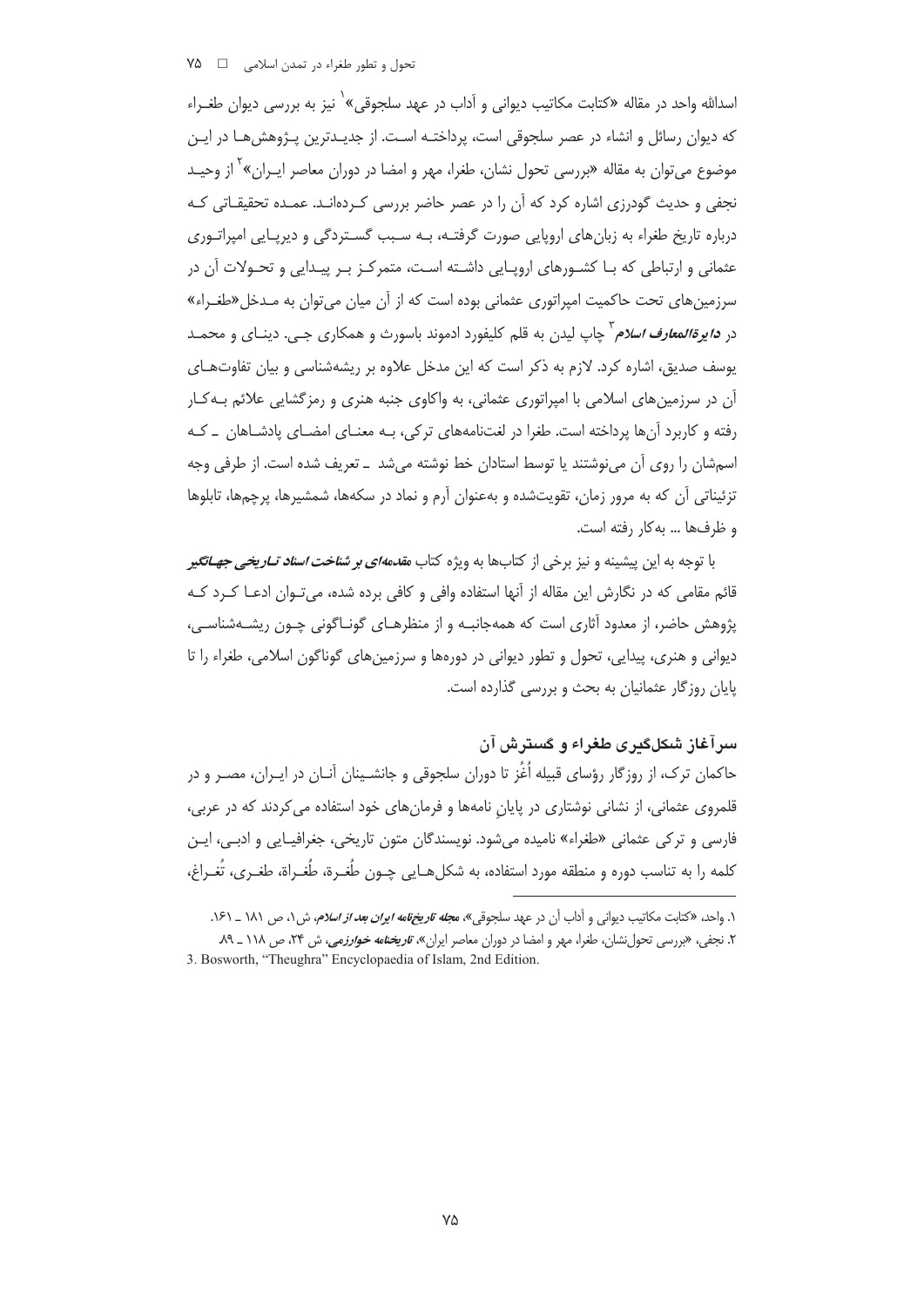طورغای، طوغراغ، طورغی و تورقا نیز ثبت کردهاند و در زبان عربی، جمـع آن بـه صـورت طُغـراوات ساخته شده است. ٰ برخی نیز طغراء را معنای آغاز کتاب پـا آغـاز سـخن دانسـته و آن را بـه صـورت «طُرِّه» نوشتهاند. <sup>۲</sup> باگذر زمان و استفاده فراوان از این واژه در زبان های عربی و فارسی، درباره ریشـه آن دیدگاههای متفاوتی پدید آمده و برخی چون مقریزی، ۱ّ آن را اصالتاً فارسے , دانسـتهانـد. بــا آنکــه ۔<br>قدیم ترین منبعی که این واژه در آن ذکر شده، دیـوان لغـات تـرک کاشـغری اسـت و او نیـز آن را واژهای اُغز یا غُزیه و به معنای مهر یا طابع، امضاء و توقیع دانسـته، همچنـین کاشـغری نیـز دربـاره ریشه اصلی این واژه با اطمینان سخن نگفته است.<sup>۴</sup> برخی منابع دیگر طغراء را واژهای ترکی ای*غ*ـوری و برگرفته از نام اشخاصی چون ارطغرل یا طغراغ یا طوغراغ دانستهاند.<sup>۵</sup> منابعی نیز برای آن معناهایی چون تصدیق و درستی در نظر گرفتهاند که در ادوار حکومت ترکـان و بـا کـاربرد فـراوان، بـه زبـان فارسی و دیگر زبانِها چون عربی و حتی رومانیایی، صربی و بلغاری نیـز راه یافتـه اسـت. <sup>۶</sup> بـه نظـر می رسد با همه پژوهش های صورت گرفته برای شناسایی ریشه و معنای این واژه، همچنان ابهامــات پیرامون آن بسیار است و برخی از معنا کاویها نیز چندان ریشه در واقعیت ندارند.<sup>۷</sup>

طغراء نشانی بود کمان,وار و به گفته ابن<u>,بی بی</u>^ همچون کمانچه. این نشان از نمادهـای حاکمـان نخستین سلاجقه در شرق الهام گرفته شد و بعدها بر روی اسناد، فرمـان هـا، منشـورهای حکـومتی، اسناد ملکی و وقفی، کتیبهها، سکهها و مانند آن نقش میبست و محتوای آن را تأیید می کرد.<sup>۹</sup> منابع تاریخی سلاجقه تمایل دارند که واژه توقیع را به منزله نشان پدران طغرل، خود او و سلاطین پـس از

- ۲. ابن خلّکان، *وفيات الاعيان*، ج ۲، ص ۱۹۰؛ ابن منظور، *لسان العرب*، ذيل ماده طر؛ بهنسـي، معجــم م*صــطلحات الخــط* العربي و الخطاطين، ذيل ماده طغري، ص ١٧٨.
	- ٣. مقريزي، المواعظ و الاعتبار في ذكر الخطط و الآثار، ج ٣، ص ٧٣٢.
- ۴. كاشغري، في*وان لغات التوك*، ج ١، ص ٣٨٥. Pakalin, *Osmanli Tarih Deyimleri* Ve Terimleri Sozlugu, P. ۵. فرائضجی;اده، *تاریخ گلشن معارف*، ج ۲، ص ۵۴: Sâmî, *kamus türk*, Appendix Article.
- ع خلف تبريزي، بوه*ان قاطع،* ج ٣، ص ۵؛ Bosworth, "Tughra", EnCyclopaedia of Islam (2nd Edition). ٧. كاشغرى، **ديو***ان لغات الترك***،** ج ١، ص ٣٨۵:
- Clauson, An Etymological Dictionary of Pre Thirteen Century Turkish, P 471; Cahen, "La Tugra Seljukide", Journal Asiatique, P. 167.
	- ۸. مشکور، *اخبار سلاحقه روم، ص ۱۷۶.*
- ۹. خلف تبریزی، **بره***ان قاطع،* **ج ۳،** ص ۵؛ رامپوری، *غی<i>اث اللغات***،** ذیل ماده طره؛ اشپولر، *تاریخ ایـران در قـرون نخسـتین اسـلام*ی، ج ۲، ص ۱۴۴؛ قائ<sub>م</sub>مقامي، *مقدمهاي ب*ر شن*اخت اسناد تاريخي*، ص ۱۷۸.

١. كاشغرى، *ديوان لغات الترك*، ج ١، ص ٣٨۵؛ قلقشندى، صبح *الاعشى في صناعة الانشاء*، ج ١، ص ۵۵؛ خلف تبريزي، بوه*ان قاطع، ج* ٣، ص ٤١ فرائضجي زاده، *تاريخ گلشن معارف*، ج ٢، ص ١٤٤٤؛ قائهمقامي، م*قدمهاي بــر شــناخت اسـناد تــار*ي*خي*، ص ۱۷۸.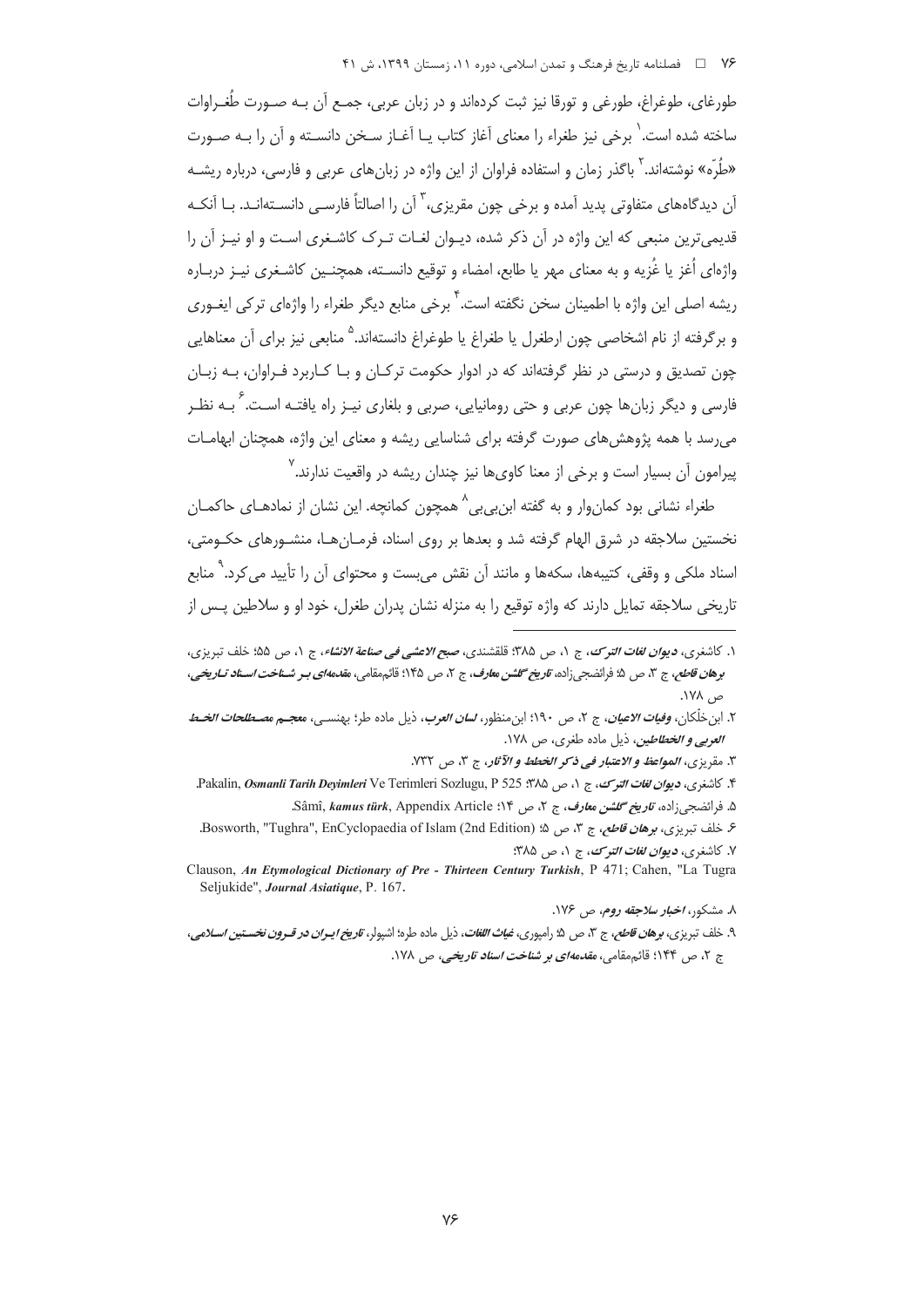وی، تعبیر کنند. ٰ با این حال، طغرا را بیشتر باید مشابه و جایگزین مُهر دانست تا توقیـع، زیـرا توقیـع بیشتر شبیه تَغمای ترکی است.<sup>7</sup> طغراء عموماً به منزله علامت حاکم و در حکم دست خط او بود کـه بر آغاز اسناد، در بالای بسمله با قلمی پررنگ و به شیوهای تو در تو و پیچیده رسم می شد. آ

#### احزاء طغراء

هر فقره طغراء اجزایی داشت: ۱. سَراة که به منزله کرسی طغراء یا جزء پایینی آن بهشمار می رفت و متن اصلی طغراء از آن شروع می شد، شکل کرسی نیز مانند گلابی بود؛ ۲. بیضة الطغـراء کـه بـه دو قوس مركب از دو حرف نون اطلاق مي شود؛ `` ٣. طوغ يا طُغ كه در واقع حروف امتداد يافته تا بالاي طغراست و بيضة را از بالا قطع مى كند و علىالظاهر نام طغراء از آن جهت كه مهمترين بخش طغـرا است، اخذ شده است؛ ۴. قَول که جزء پایانی طغرا و به منزله بازوی راست طغراء است که به شکل دو خط منحنی نمایش داده مے شود.<sup>۵</sup>

در عصر عثمانی که نقطه اوج طغراکشی در جهان اسلام است، این اجزاء اندکی تغییر نام دادنـد و در معرض تحولاتی قرار گرفتند؛ در این دوران، طغراء مرکب از پـنج بخـش: سِـرة، ۚ بَیضَـة، ۢ طـوغ، ۢ زُلْفَ ؓ و خنجر بودند. در دوره نخستین عثمانی، طغراء به شکل سادهای کشیده می شـد و در آن زلـف و خنجر دیده نمی شد، اما با گسترش امپراتوری عثمانی، تحولات مهمبی در رسـم طغراکشـی ایجـاد شد و بعد از دوران سلطان مراد دوم (۸۲۴ \_ ۸۴۸ ق) بـود کـه پـنج بخـش نهـایی آن بـدین شـرح، شکل گرف*ت*. <sup>۱۰</sup>

سرة: بخش تحتاني پايه به سمت بالاي طغراء را شامل مي شود و در آن نــام ســلطان، پــدرش و

۲. دهخدا، *لغتiامه*، ذیل ماده طره؛ قائم.مقامی، *مقدمهای بر شناخت اسناد تاریخی*، ص ۱۸۲: Bosworth, "Tughra", EnCyclopaedia of Islam (2nd Edition). ۳. ابن خلّکان، *وفیات الاعیان*، ج ۲، ص ۱۹۰: اشپولر، *تاریخ ایـران در قـرون نخسـتین اسـلامی*، ج ۲، ص ۱۵۹؛ انـوری،

اصطلاحات ديواني دوره غزنوي و سلجوقي، ص ١۶١؛ L. Clausnert, The Seljuk Vezirate a study of civil administration (1055 - 1194), p 17. طغراهای عصر ایلخانی و صفوی را بر بالای مهر و نه بسمله میداند. ۴. هدلق، «الطغراء في الخط العربي»، م*جلة الفيصل*، العدد ٣٣٩، ص ١٣.

۵. همان، ص ۱۵.

6. Sere.

7. Beyze.  $8. \text{Tu\check{g}}$ .

9. Zülfe.

10. Odabaş, Osmanlı imparatorluğunda yazma Eser ve ferman süsleme sanatı, p. 18.

١. راوندي، واحة الصدور و آيه السرور، ص ٩٨. 68 - 167. Cahen, "La Tugra Seljukide", Journal Asiatique, p. 167.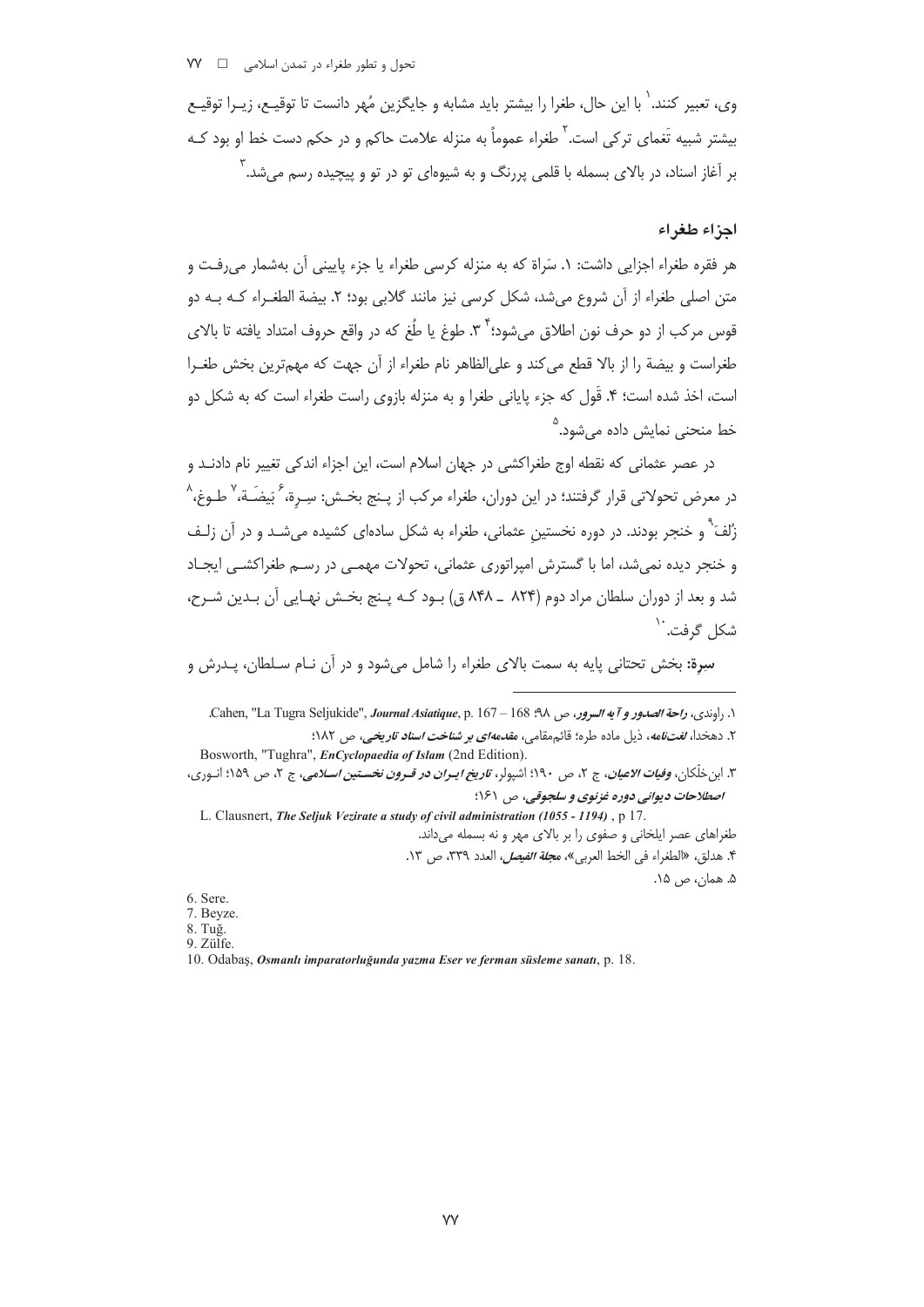دعاى المظفّر دائماً نقش زده مے شود. `

بَيضَة: اين بخش در سمت چپ ناحيه مياني طغراء، شامل دو يا سه لايه، واقع در درون يكديگر و به شکل تخممرغ است. بَيضَة در طغراء حرفهايي چون «بن، خان، ن» را در بر مي گيـرد و در واقــع تكميل كننده نام سلطان و يدر او در بخش سَـرَّة اسـت. همچنـين واژه دائمـاً در داخـل بَيضَـة جـاي مي گرفت. براي نمونه در نام اورخان بن عثمان به علّت در بر داشتن سه «ن» بَيضَة طغراي اورخـان از سه لايه تشكيل مي شود، اما براي سلاطين ديگر به سبب وجـود دو «ن»، هـم چـون مـراد بـن اورخان، بَيضَة طغراي مراد داراي دو لايه در درون هم است.<sup>۲</sup>

طوغ: در طغراء به معنی لواء و پرچم بود و حروف «ا، لي لا» در اسماء سلطان، بهعنـوان ســتوني پشــتر در سه خط موازی در طغرا کشیده میشد. هدف از رسم طوغ نشان دادن اوج و عظمت سلطان عثمانی ود. ۳

<mark>زُلف:</mark> این بخش در سه خط از قسمت پایین طوغ، از سمت چپ به صورت خمیدهای کشـیده و در سمت راست به پایان میرسید و نشان پیشروی عثمانیها در نواحی غربی امپراتوری بود.۴

خنجر: امتداد نوکهای بَیضَة به سمت راست طوغ را خنجر می گفتند که این نماد قدرت سلطان بود.<sup>۵</sup> در اواخر دوره عثمانی بخشی دیگر به نام مَخلَص <sup>۶</sup> در طغراء اضافه شد. مخلص در سمت راست طغراء قــرار میگرفت و صفات امپراتوران عثمانی همچون عادل و رشید در آن رسم میشد. <sup>۷</sup> (تصویر ۱)



تصویر ۱. اجزای طغرای سلطان عبدال<del>ح</del>مید عثمانی<sup>^</sup>

- 1. Nadir, Osmanlı padişah fermanları, P. 13; Özdemir, Osmanlı Arması, P. 53.
- 2. Boydaş, Osmanlı tuğralarına eleştiri açısından bir bakış, P. 77 83.
- 3. Umru, Osmanlı padişah tuğraları, P. 82.
- 4. Özdemir, Osmanlı Arması, P. 53. 5. Ibid.
- 
- 6. Mahlas.
- 7. Odabas, Osmanlı imparatorluğunda yazma Eser ve ferman süsleme sanatı, P. 18.
- 8. Mensiz, 2002, p. 2.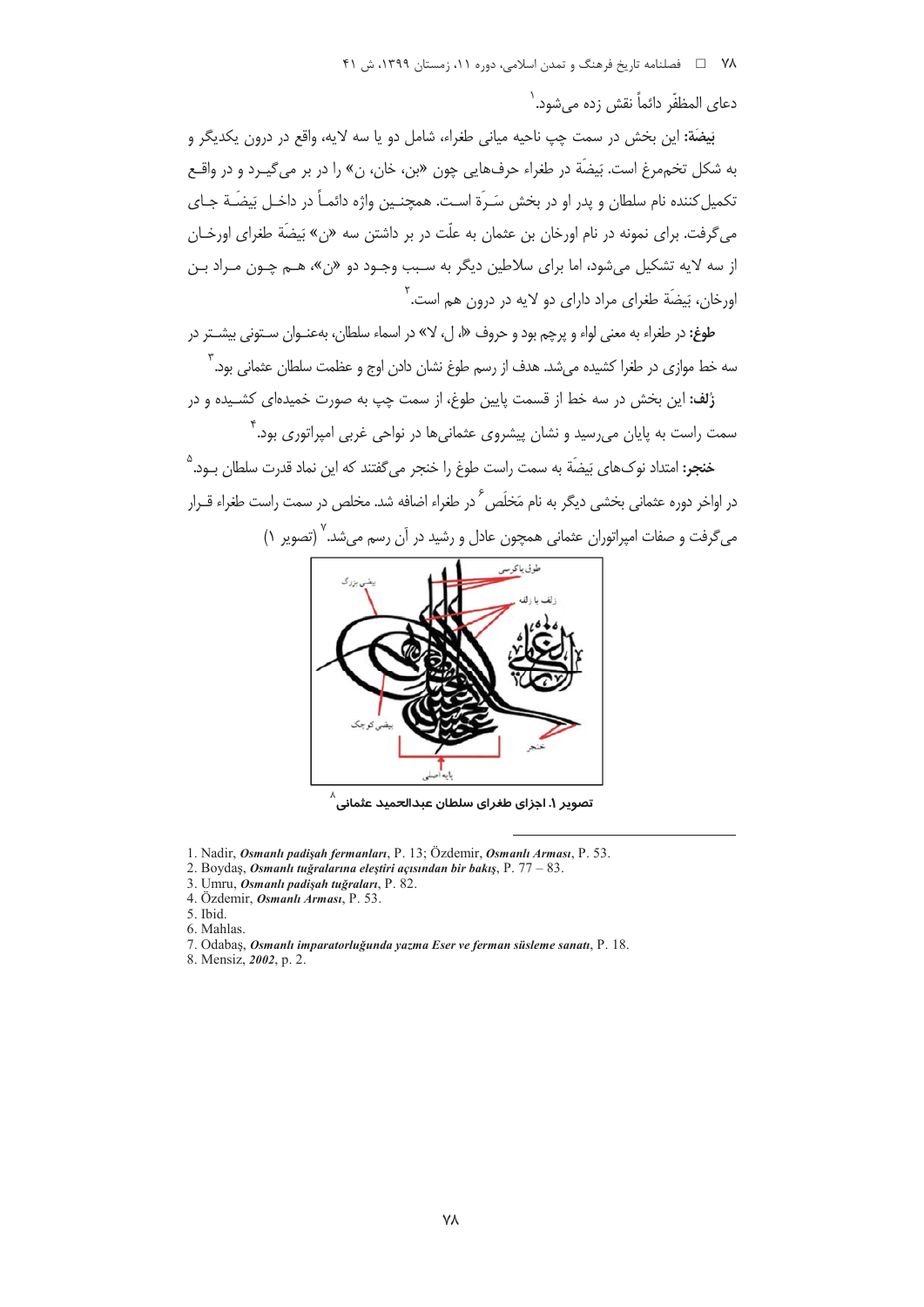#### کارپرد هنری ـ ادبی طغراء

با آنکه سرآغاز بهرهمندی از طغراء در امور دیوانی بود، کاربرد آن به همـان زمینـه و سـاختار محـدود نماند. با ورود سلجوقیان به سرزمینهای شرقی خلافت اسلامی و بسط دامنه قدرتشان در نواحی دره سند، رسوم دیوانی این خاندان بهتدریج راه آسیای جنوبی را نیز در پیش گرفت و طغراء به سرزمینها و دربار حاکمان مسلمان هند نیز راه یافت. در کنار تأثیریذیری حاکمان هنـد از رسـوم دیـوانی عصـر سلجوقی، عاملی دیگر نیز در رواج طغراکشی نقش بازی می کرد که بی گمان تأثیر بسزایی در کـاربرد هنری این رسم دیوانی داشت.

خوشنویسانی که خود را از درگیری های سرزمین های اصلی اسلام دور می کردنـد و در هنـد پنـاه می جستند، برخلاف کاربرد طغرای عثمانی که به مثابه امضاء سلطان بود، در هند و جنوب شرق آسیا، از طغراء بیشتر در زمینههای هنری بهـره مـی٬ردنـد و بـه جنبـه تزئینـی آن بیشـتر توجـه داشـتند. بدین ترتیب خوشنویسان در تولید شکل ها و الگوهای گوناگون طغراء، با استفاده از تخیل خلاقانه خود آزادانه عمل می کردند. طغراهای ترسیمی آنها به مانند طغراهای ممالیک مصر بود، به ویژه در تکـرار منظم حروف عمودی دراز شده (مثل الف) که از خط افقی خوشنویسی و قراردادهای توازن آن حروف عمودی کشیده می شد. این ویژگی طغراء، در تعدادی از کتیبههای معماری اسلامی در آسیای جنـوبی ديده مے شود. ٰ

برای نمونه در طغراهای بنگالی که عمدتاً در بناها بهکار رفته است، پـیچخـوردگیِهـای درسـتِ حروف عمودي، پيرو سبكي خاص هستند و اغلب مشخصههاي حرف «الـف» را دارنـد. درحـالي كـه انحناهای هلالی شکل موجدار که با حروف بیضی شکل مانند «نون» و «یا» ارائه می شوند، در برخـی موارد تكانه بالاي خط افقى حرف «كاف» و كلمه «فـي»، بـه روى قسـمتهـاى مسـتقيم خطـوط عمودي اضافه شدهاند. بخش اصلي متن در واقع تجمع غليظي است و در پايين يک الگـوي پيچيـده نوشتاری تفسیر شده است.' بههرروی، پیدا کردن الگویی هماهنگ و تکرار شونده در حرکت حـروف و جریان سطرها در طغرای بنگالی، چندان دشـوار نیسـت. در طغـرای بنگـالی، اغلـب، اصـطلاحات، استعارهای از زندگی، طبیعت و محیط زیست بنگال را می توان مشاهده کرد؛ شکل های انتزاعی از تیر و کمان \_ که در شکار ضروری است \_ تا قو و نی بنگالی که در حاشیه رودخانهها و در طغرای بنگالی

٢. صديق، رحلة مع النقوش الكتابية الإسلامية في بلادالبنغال، ص ١٠٨ \_ ٨٣.

<sup>1.</sup> Yaqub Ali, Epigraphs of Medieval Bengal Mode of Decipherment and Utilization for History - writing,  $p. 14 - 16.$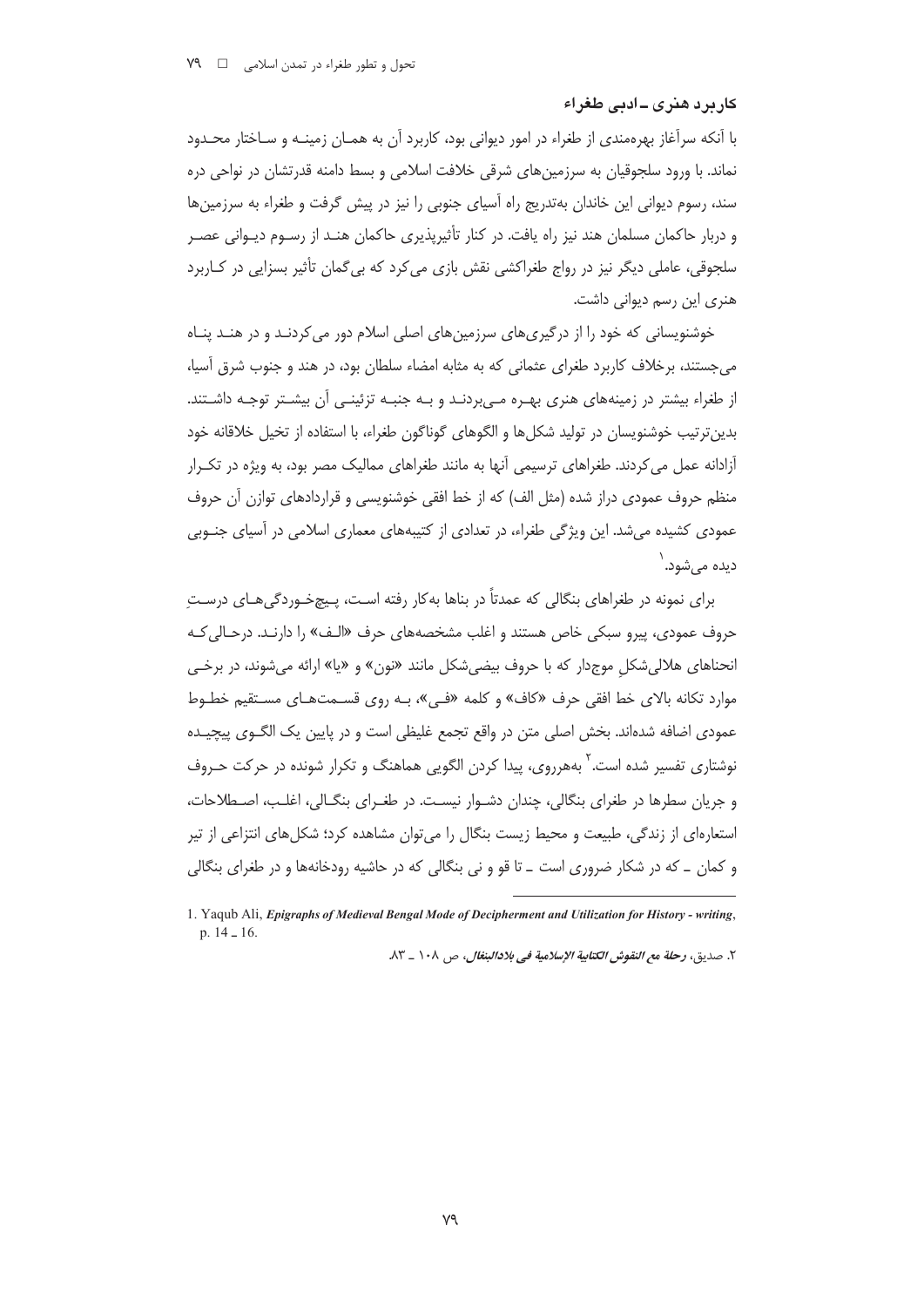۸۰ فصلنامه تاریخ فرهنگ و تمدن اسلامی، دوره ۱۱، زمستان ۱۳۹۹، ش ۴۱

به کرات دیده می شود. ٰ با اینکه طغراء، محبوبیت خـود را در اواسـط قـرن دهـم در بنگـال از دسـت داد، اما در برخی پادشاهی های مسلمان هند جنـوبی ماننـد گلکنـده، بیجـایور و حیـدرآباد هــمجنـان , واج داشت. <sup>۲</sup>

طغراء همچنان برای طراحیهای خوشنویسانه در آسیای جنوب شرقی ـــ بـهویـژه در پاکسـتان ــ محبوب است. از طغراء در پاکستان به طور گسـترده در اسـناد رسـمی چـون تمبرهـای پسـتی، سـکههـا، مدالها و اسـناد حقـوقی اسـتفاده مـی شـود. در بیشـتر اوقـات، ایـن طغراهـا در ظـاهر شـبیه طغراهـای عثماني هستند.<sup>۳</sup>

در عصر قاجار نیز طغراء گاه بهمعنای برگه یا برگهای برای نامهها، تلگرافها و قبوض بهکار رفته است.' همچنین در فرهنگ فارسی عمید از طغراء بهعنوان خط تزئینی و واحد شـمارش سـند و نامـه یاد شده است.<sup>۵</sup> علاوه بر طغراهای رسمی، بعضی اشخاص نیز به نام خود طغراء می سـاختند و گــاهی آن را بهعنوان علامت تجاری به کار می بردند. <sup>۶</sup> برخی از شعراء و ادباء نیـز چنـدان از طغـراء اسـتفاده کردند که این نشان به صورت نامی عَلم، در سابقه ادبی آنان باقی ماند.<sup>۷</sup>

آداب و رسوم طغراکشی نزد حکومتهای محلی و خاندانهای حکومتگر

با ورود سلجوقیان به فلات ایران، تغییـرات گسـتردهای در نظـام دیـوانی پدیـد آمـد و حاکمـان محلـی از شرقي ترين نقطه ايران تا غربي ترين سرزمين هاي تحتسلطه سلاجقه، از رسـوم ديـواني نوبنيـاد سـلجوقي الگو گرفتند. آنان مسئول ترسیم یا کشیدن طغراء را طغرانویس یا طغراکش یا طغرائبی و نشــان چــی میخواندند^ و تعابیری چون دیوان طغراء یا وزیر طغراء در منابع این عصر، گویای اهمیت و جایگـاه

 $2$  Ihid

- ۵. عمید، فرهن*گ عمید*، ذیل ماده طغراء.
- ع مصاحب، د*ايوة المعاوف فاوسي،* ذيل ماده طغراء، ص ۶۷۱

<sup>1.</sup> Bosworth, "Tughra", *EnCyclopaedia of Islam* (2nd Edition).

۳. اوزون چارشیلی، نادیا برگ نیسی و دیگران، ذیل مادههای برات (۲) و برات (۳)؛ روسویتا بدری و محبوبـه جـودکی، ذیل ماده تمبر؛ شهناز شایان فر و سید علی موسـوی، ذیـل مـادههـای پـرچم (۱) و پـرچم (۲)؛ شـیلا بلـر، علیرضـا هاشمی:ژاد، مهدی صحراگرد و ولیالله کاووسی، ذیل ماده خطاطی در دانشنامه جهان اسلام؛

Bosworth, "Tughra", EnCyclopaedia of Islam (2nd Edition). ۴. خورموجي، حق*ايق الاخبار ناصري*، ج ۲، ص ۲۷۷؛ مبصر السلطنة، م*راسلات طهران*، ص ۳۹۸؛ كسروي، *تاريخ هيجده*  $191$ ساله آذربابجان، ص ١٩١.

٧. مستوفى قزوينى، *تاريخ گزيده*، ص ۵۳؛ صفا، *تاريخ ادبيات در ايران*، ج ۵، ص ٣، ١٧٧۴ \_ ١٧٧٠.

۸ قمی، *تاریخ الوزراء*، ص ۴۰؛ مستوفی قزوینی، *تاریخ گزیده*، ص ۴۰۰؛

F. Steingass, A Comprehensive Persian - English Dictionary, p. 17, 19, 49.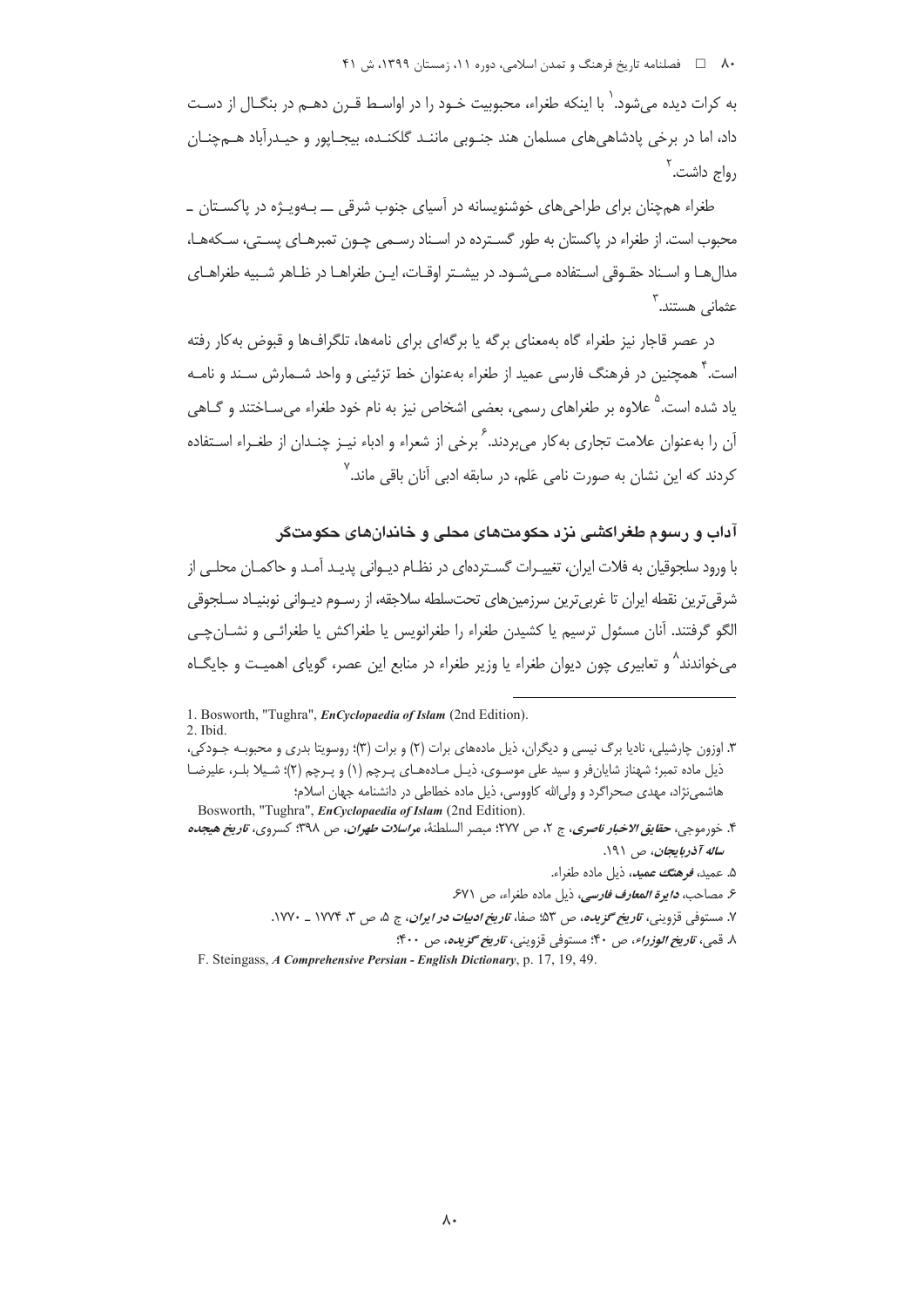آن در نظام دیوانی است.<sup>\</sup> در این عصر بسـیاری از افـرادی کـه در ایـن منصـب بـه دیـوان خـدمت می کردند، با نسبت طغرائی شناخته می شدند؛ از مشهورترین آنان می توان به حسین بن علی طغرائـی اشاره کرد که برخی گمان بردهاند معنای واژه طغراء با وی پیوند دارد.<sup>۲</sup> احتمالاً سلسلههایی که پس از فرویاشی سلاجقه بر سر کار آمدند، چون خوارزمشاهیان (حک. ۶۲۸ ـ ۴۷۰ ق)، اتابکان زنگی (حـک. ۵۶۹ ـ ۵۲۱ ق) و سپس ابوبیان (حک. ۶۴۸ ـ ۵۶۷ ق) نیز طغـراء را از سـلاجقه آموختـه باشـند. <sup>۳</sup> در عصر خوارزمشاهیان، علاءالدین محمد خوارزمشـاه (حـک. ۶۱۷ ـ ۵۹۶ ق) نیـز بـهعنـوان بخشـی از طغرایش شعار «السلطان ظلّ الله فی الارض» را در اسناد رسـمی و فـرامین بـه *ک*ـار مـی بـرد، <sup>۴</sup> ولـی فرزندش جلال|لدين (حک. ۶۲۸ \_ ۶۱۸ ق) چنين نکرد. ظاهراً ترکان خاتون، همسر علاءالدين محمد خوارزمشاه نیز برای خود طغرائی داشته است.<sup>۵</sup> سلاطین ایوبی نیز مانند اسلاف فاطمی خود در مصر و و جنوب شام، نشانهایی دینی و سلطنتی را بهعنوان علامت خویش به کار می بردند و احتمـالاً نـام و امضاء یا توقیع سلطان را نیز بر آن افزودند.<sup>۶</sup> اشترن معتقد است که طغراهای رایج در این دورانها، در واقع طراحے هایے, ترسیمے, و کشیده داشتهاند.<sup>۷</sup>

آنانی که به در عهد مغول امر طغرانویسی می یرداختند، می کوشیدند در رسم طغراکشی از فنون و مهارتها و روش های ویژوای استفاده کنند تا تفاوت طغراکشی با توقیع، هرچه پیشتر نمایـان شـود؛^ نمونههاي باقيمانده طغرا از عهد ايلخانان (حک. ۷۳۶ ـ ۶۵۱ ق) و تيموريان (حـک. ۹۱۱ ـ ۷۷۱ ق)، نشان می دهد که طغراها را در سه سطر می نوشتند و استفاده از اصطلاح «فرمان ما» در آنها به سنتی خاص تبدیل شده بود؛ همچنین در طغراهای این دوران از اصطلاح ترکی ــ مغولی چون «سیوزمز» یا «سیوزمیز» نیز استفاده شده کـه دسـتکـم تـا دوران شـاه عبـاس دوم (حـک. ۱۰۷۷ ـ ۱۰۵۲ ق)، همچنان در فرامین و نامههای سلطنتی می توان آنها را مشاهد کرد. ٌ (تصاویر ۲ و ۳)

۴. نسوی، *سیرت جلال الدین منکبرنی،* ص ۲۱۵.

۵. همان، ص ۶۳.

6. Bosworth, "Tughra", EnCyclopaedia of Islam (2nd Edition).

7. Stern, Coins and documents from the Medieval Middle East, p.  $15 - 17$ . ٨. حويني، *عتبة الكتبة*، ص ٢٢٣ \_ ٢٢٣.

۹. قائ<sub>م</sub>مقامی، *مقدمهای بر شناخت اسناد تاریخی، ص ۱۹۰ ـ ۱۸*۵، شکل های: ۱۱، ۳۳ *ـ* ۲۹.

١. معزّى، *ديوان*، ص ١٧، ١١۶؛ قمى، ت*اريخ الوزراء*، ص ٢٩، ٣٦؛ جويني، *عتبة الكتبة*، ص ۴٩ \_ ۴٨؛ اقبـال، *وزرات در* عهد سلاطین بزرگ سلجوقی ... ص ۱۳۸؛ انوری، اصطلاحات دیوانی دوره غزنوی و سلجوقی، ص ۱۶۱.

٢. ابن خلّكان، *وفيات الاعيان*، ج ٢، ص ١٩٠؛ مقريزي، *المواعظ و الاعتبـار فـي ذكـر الخطـط و الآثـار*، ج ٣، ص ٣٣٢؛ مشکور، *اخبار سلاحقه روم، ص ۲۹۲:* 

Pakalin, Osmanli Tarih Devimleri Ve Terimleri Sozlugu, Vol 3, P 525. 3. Cahen, "La Tugra Seljukide", Journal Asiatique, p. 171 - 172; Bosworth, "Tughra", EnCyclopaedia of Islam (2nd Edition).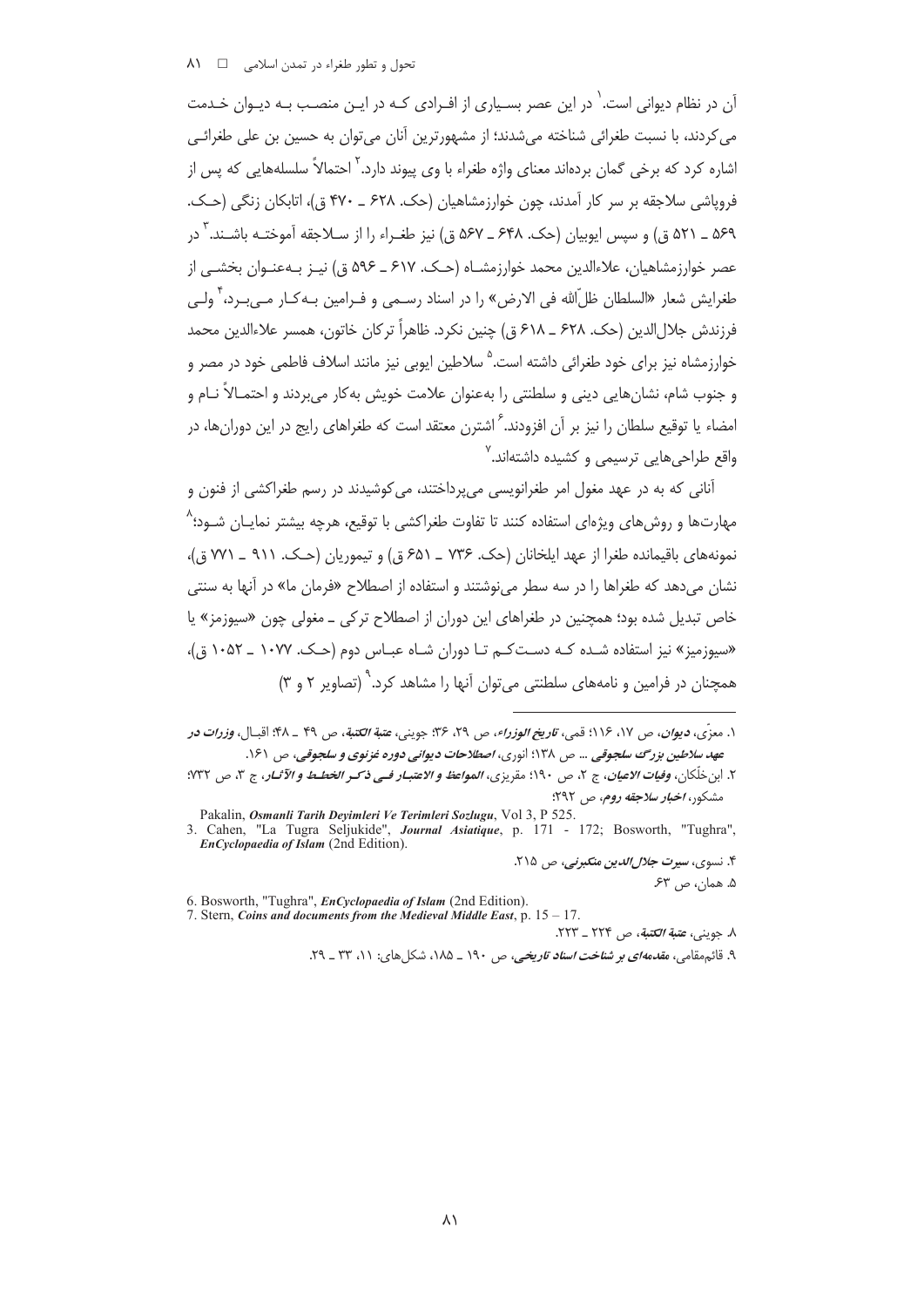

تصوير ٢. طغراي حسن على قراقويونلو ٰ



تصویر ۳. طغرای رستم بیک آق قویونلو <sup>۲</sup>

از عصر صفويان (حک. ۱۱۴۸ \_ ۹۰۷ ق) تا زمان برآمدن سلسله قاجاريـه (حـک. ۱۳۰۴ \_ ۱۱۷۴ ش)، بهرغم رواج رسم طغراکشی و طغرانویسی در دربار شاهان ایران،<sup>۳</sup> تفاوتی در این امر صورت گرفت و طغراکشی مخصوص واقعهنویسان دربار شده بود و کمتر فرمـانی از سـوی پادشـاه بـه طغـراء مـزین می گشت.<sup>۲</sup> در این دوره همزمان با تغییرات بنیادین در مذهب رسمی، نشانههای آن به امـور دیـوانی نیز راه یافت و طغراهای شطرنجی با دوازده خانه و هر خانه به نام یکی از ائمه دوازدهگانــه شــیعهﷺ اختصاص مي يافت.<sup>0</sup> (تصوير ۴)

۱. قائم مقامی، «توقیع و طغرا و تطور آنها در تداول دیوانی»، م*جله بررسی های تاریخی*، ش ۳، ص ۲۶۱.

۲. ترابی طباطبایی، «سکههای آق قویونلوها و مبنای حکومت صفویه در ایران»، *م<mark>وزه آذرب<i>ایجان*، ش ۷، ص ۲۳.</mark> ۳. استرآبادی، *درّه نادره، ص ۵۶۷؛* کریمزاده تبریزی، م*هرها، طغراها و فرمانهای پادشاه ایران*، ص ۱۱، ۳۸، ۱۹۰ و ۳۹۲. ۴. میرزا رفیعا، *دستور الملوک، ص ۶۱* 

۵. کریمزاده تبریزی، م*هرها، طغراها و فرمانهای پادشاه ایران*، ص ۵۸ و ۷۰؛ قائم،مقامی، م*قدمهای بـر شـناخت اسـناد تـاریخی*، ص ١٩٢، شكل ٣٠.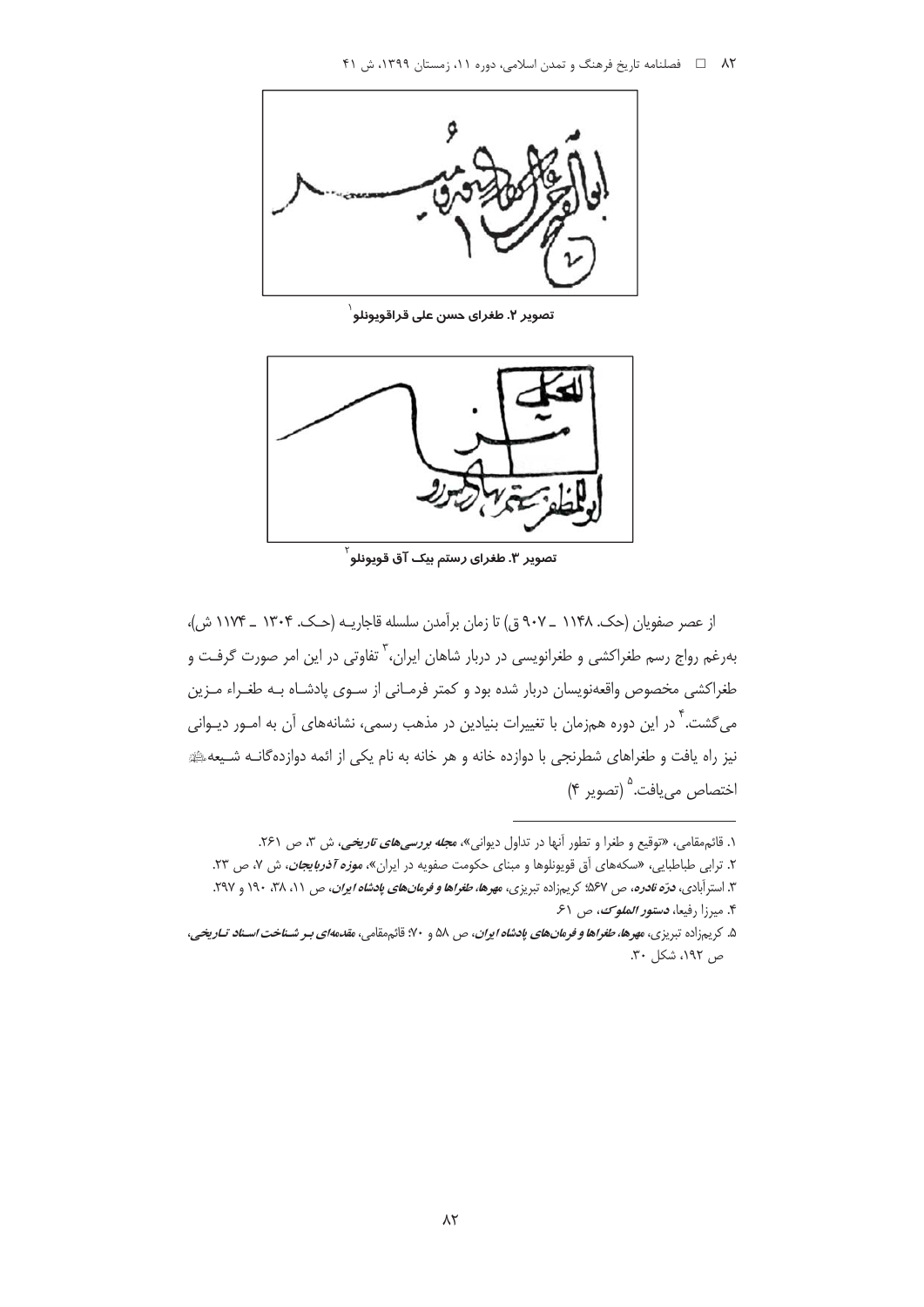

تصویر ٤. طغرای شاه صفی صفوی`

پس از دوران سلطنت شاه طهماسب اول، تغییراتبی در اشکال و مضـامین طغراهـا پدیـد آمـد و بهجاي ذكر نام و القاب پادشاهان، طغراهايي با مضمون «حكم جهان مطاع شد» يا «فرمان همـايون شد» یا «فرمان همایون شرف نفاذ یافت»، رواج پیدا کرد که هر یک از این مضامین در نظام اداری و مالی صفویان معنایی ویژه داشت و به منظوری خاص به کار میرفت.<sup>۲</sup> (تصویر ۵)



تصویر ۵. طغراهای شاه سلطان حسین صفوی ّ

۱. قائم مقامی، «توقیع و طغرا و تطور آنها در تداول دیوانی»، م*جله بررسیهای تاریخی*، ش ۳، ص ۲۹. ۲. همو، *مقدمه ای بر شناخت اسناد تاریخی، ص ۱۹۶۰*، شکل ۳۴، ۳۵ و ۳۶.

۳. شهرستانی، *جلوه هنر در اسناد ملی، ص* ۴۰ ـ ۲۹.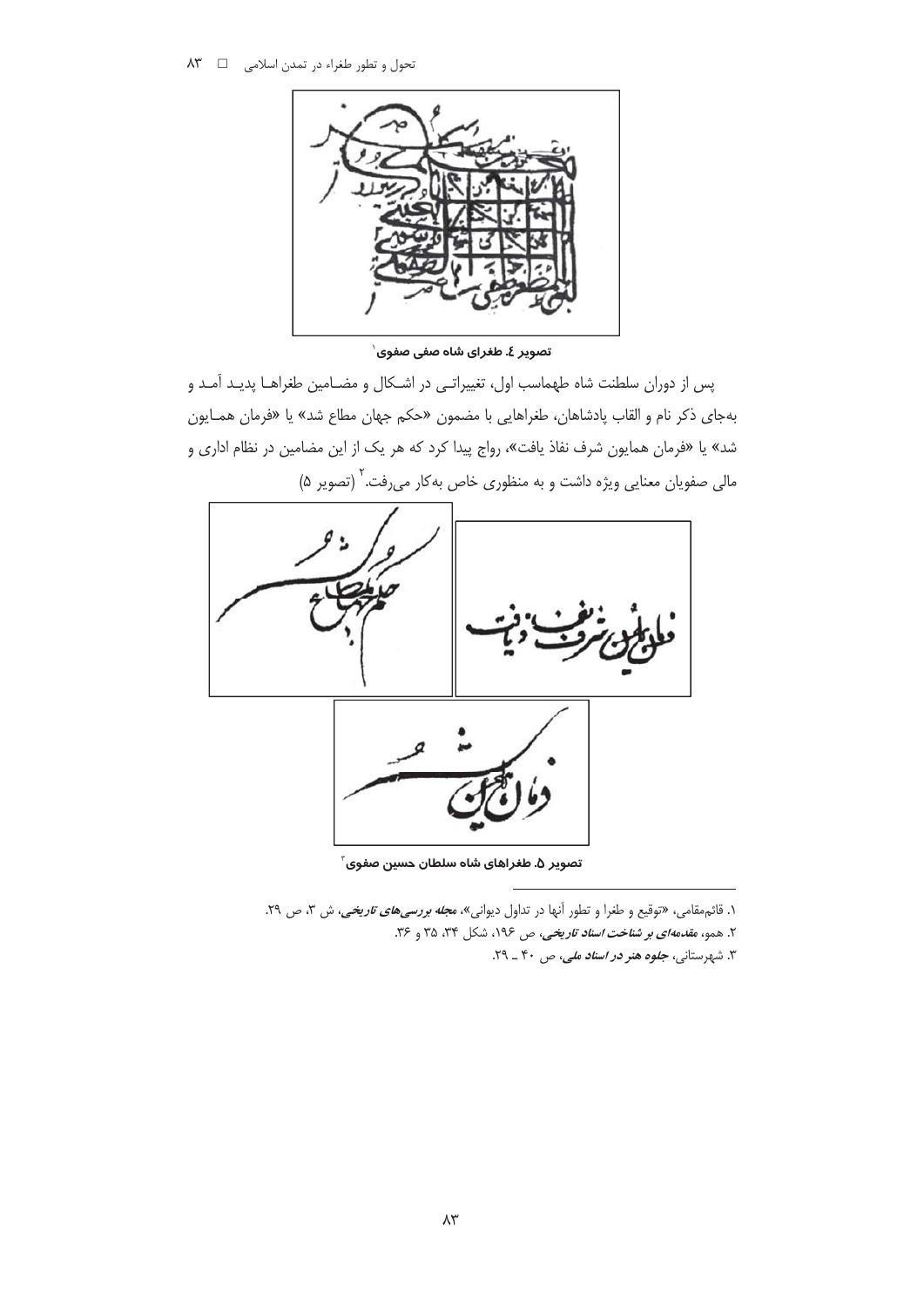در عصر صفوی برخی وزیران، صدور و مجتهدان نیز برای خود طغراهایی دستویا کردند که پس از تأیید پادشاه، اجازه استفاده از آن را میlبافتند و دیوانیان نیز ملزم به رعایـت آنهـا بودنـد. ٰ از دیگــر موارد استفاده از طغراء در عصر صفوی، ترسیم آن در بالای شجرهها<sup>۲</sup> بوده است.<sup>۳</sup>

در دوران حکومت آق قویونلو (حک. ۹۱۴ ــ ۷۸۰ ق) و قراقویونلو (حک. ۸۷۴ ـ ۷۸۰ ق) نیـز اسـتفاده از طغراء رواج داشته (تصاویر ۶ و ۷) و تأثیرات و برخی از ویژگیهای طغراکشیهای آق@ویونلوها ماننـد رنـگ و مضامین میتوان در طغراهای دوران صفوی تا دوران قاجار نیز مشاهده کرد.<sup>۴</sup>



همچنین در عصر ناصرالدین شاه قاجار (حـک. ۱۲۷۵ \_ ۱۲۲۷ ش) بـرای مـدتی کوتـاه از نقـش چاپی با عبارت «فرمان همایون شد» به جای طغراهای طلایی استفاده شد و همین رسم بعـدها تـا زمان احمد شاه قاجار (حک. ۱۳۰۴ \_ ۱۲۸۸ ش) نیز ادامه یافت<sup>۷</sup> و سرانجام رسم طغراکشی در سـال

- ۳. همان، ص ۱۹۴، شکل ۳۸.
- ۴. همان، ص ۴۶ \_ ۳۱، شكل هاى ۲۶، ص ۶۴ \_ ۳۱.
- ۵. افشارمهاجر و کلهر، «بررسی بصری طغراء و مهرهای سلطنتی ایران»، *نشریه هنرهای زیبا ـ هنرهای تجسمی*، ش ۳، ص ۵۵.
	- ۶ همان.
	- ۷. قائ<sub>م</sub>مقامی، *مقدمهای بر شناخت اسناد تاریخی*، ص ۲۱۷ و ۲۲۰، شکلهای ۵۰ ـ ۴۸.

۱. اسکندربیگ ترکمان، *عالم آرای عباسی*، ج ۳، ص ۱۰۹۰؛ قائمbهقامی، *مقدمهای بر شناخت اسناد تـاریخی*، ص ۱۹۴، شكل ۳۸.

۲. لفظ شجره از معطلقات خاص دوره صفويان است. در تداول ديواني آن زمان به فرمان و دستور كتبي و خاصي گفتـه میشد که از جانب پادشاه به کسانی از زمره مریدان خاص و معتمدان خاندان صفوی برای ارشـاد و هـدایت اربـاب ارادت بهطريق مستقيم شريعت نبوى و مذهب حق ائمه اثنى عشرى و مسلك مشايخ عظام صفوى داده مى شد.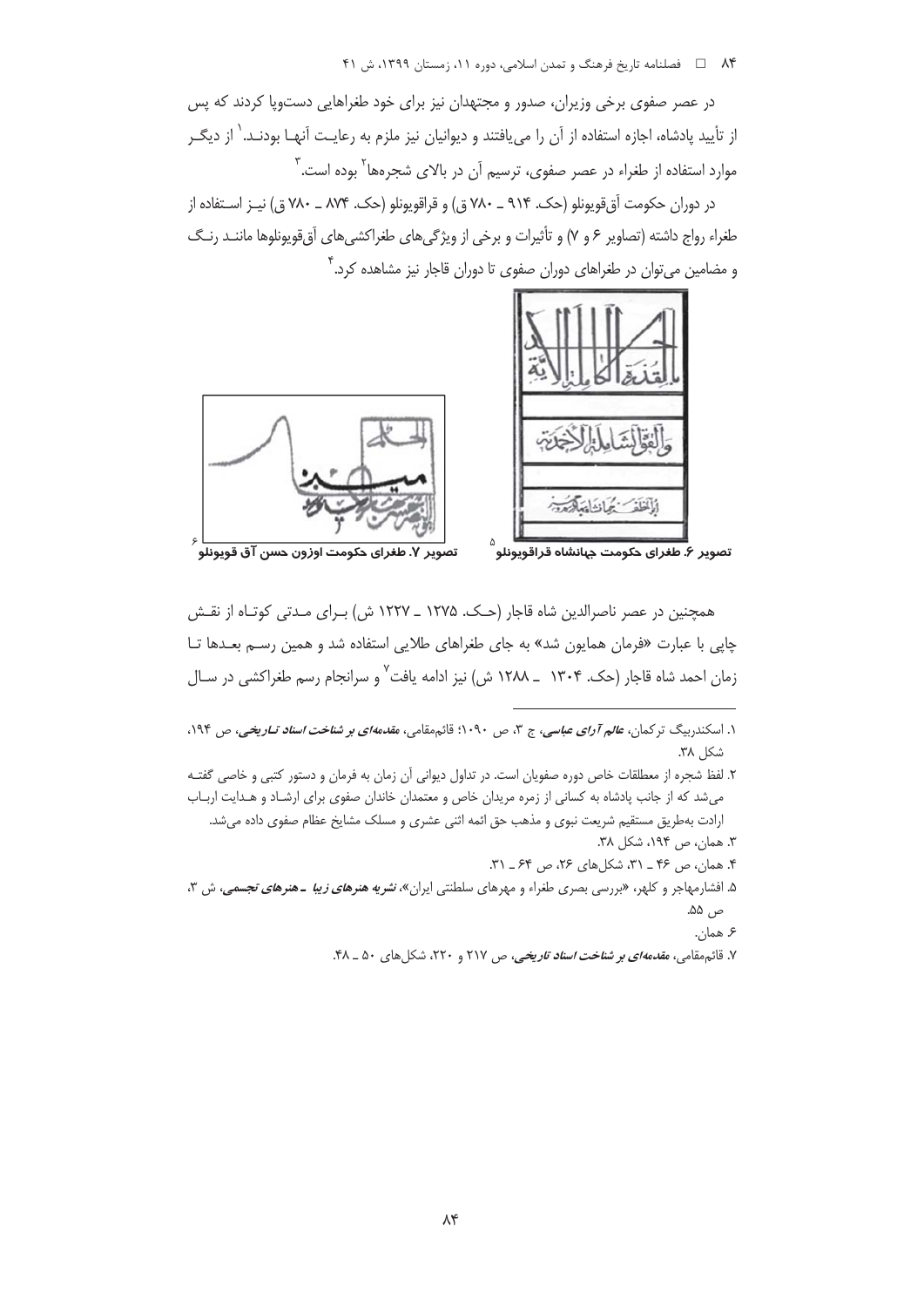۱۳۲۴ ق / ۱۲۸۵ ش در ایران منسوخ شد.<sup>۱</sup>

پس از برافتادن ایوبیان و برآمدن ممالیک (حک. ۹۲۳ ـ ۴۶۸ ق) در مصر، این غلامـان تـازه بـه تاجوتخت رسیده، برای نشان دادن اعتبار حکومتشان، هرچه بیشتر کوشیدند تا از رسوم ایوبیان پیروی کنند و خود را جانشینان به حق آنان نشان دهند. لذا استعمال طغراء را بیش از پیش رواج دادند و بنــا به گزارش مقریزی، در این عصر طغراء به مثابـه علامـت سـلطان، بسـیار رایـج گردیـد. <sup>۲</sup> همچنـین قلقشندی در گزارشی میسوط، کاربرد و نحوه ترسیم طغراء در دوران مملوکی را بیان کرد که طبـق این گزارش طغراها حاوی القاب سلطانی بوده و با قلم طلایی و سیاه، بر بـالای منشـورها کشـیده میشده است.<sup>٬</sup> بنا به گزارش قلقشندی، طغراها بنابر کم یا زیـاد بـودن حـروف یـا کثـرت و قلّـت نامهای به کار رفته در آنها، اشکال گوناگونی به خود میگرفتهاند؛ حروف کم شمار طغراء را بـا قلـم مختصر الطومار می،نوشتند تا فضا پُرتر شود و اگر حروف آن بیشتر می بود، در نوشتن طغراء نیـز از قلم ثلث استفاده می کردند. همچنین قطع کاغذی که فرمانها در آن نوشته میشـد، در بزرگـی و کوچکی طغراء تأثیر داشته است. قلقشندی خود اندازههای گوناگون طغراها و برخی نمونههـایی از طغراها \_ مانند: طغراي ملک ناصر محمد بن قلاوون يا طغراي اشرف شعبان بن حسين \_ را آورده است. ۴ کاربرد طغراء در عصر ممالیک تا پایان حکمرانی ملک شعبان (حـک. ۷۴۸ ق) رایـج بـود و پس از آن منسوخ شد.<sup>۵</sup>

باتوجه به اعتباری که امپراتوری عثمانی در جهان اسلام به علل گوناگون بـرای خـود دسـتوپـا کرده بود، از نظر فرهنگی نیز در دیگر مناطق جهان اسلام از آنها تقلید صورت می گرفت. برای نمونه برخی از حاکمان مناطق آفریقای شمالی چـون سـلاطین شـرفای سـعدی بـا تقلیـد از عثمـانیهـا، طغراهایی خاص برای خود ترتیب دادند و در ترویج آنها کوشیدند.<sup>۶</sup>

#### طغراکشی و تحولات آن در امیراتوری عثمانی

بهرغم آنكه مي توان طغراهاي امپراتوري عثمـاني را بـه لحـاظ فـرم و مضـمون، متـأثر از طغراهـاي

١. همان، ص ٢١٧.

٢. مقرري، المواعظ و الاعتبار في ذكر الخطط و الآثار، ج ٣، ص ٤٧٥ \_ ٤٧٣

٣. قلقشندي، صب*ح الاعشي في صناعة الانشاء*، ج ع، ص ٢١۴.

۴. همان، ج ۱۳، ص ۱۷۰.

۵. همان، ص ۱۳، ۱۶۷ \_ ۱۷۰؛ مقريزي، *المواعظ و الاعتبار في ذكر الخطط و الآثار*، ج ۳، ص ۶۷۴.

ع خبطة حسني، «العلامة الطغرائية بين المغرب السعدي و تركيا العثمانية، دراسة تاريخية \_ فنية»، م*جلة كليــة الآداب و* العلوم الإنسانية، ص ١٨۵، شكل هاي ٥ \_ ١.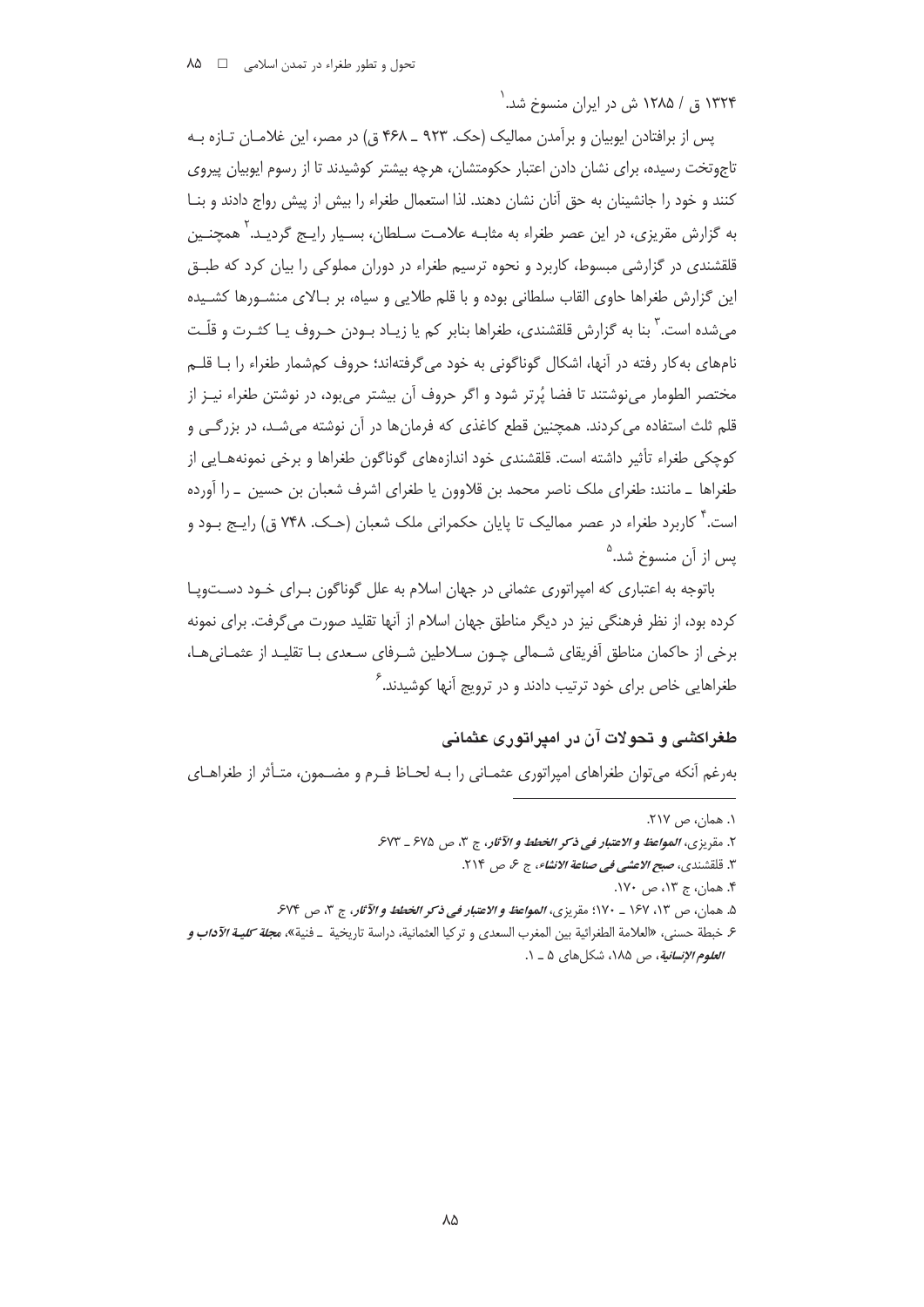سلاجقه روم و ممالیک مصر دانست، باگذر زمان و تحـولات صـورت گرفتـه در امیراتـوری عثمـانی، تفاوتهای زیادی میان آنچه در آغاز منبع الهام بوده و آنچه در نهایت تثبیت شـده، بـهوجـود آمـده است. ٰ منابع گوناگون، نخستین طغراء موجود را مربوط به دوره اورخان غازی (حـک. ۷۶۱ \_ ۷۲۶ ق) ذکر کردهاند<sup>۲</sup> که یکی از آنها به ریبرالاول ۷۲۴ و دیگری به ریبرالاخر ۷۴۹ باز می *گ*ردد. ٌ در این عصر، طغراهای عثمانی به شکل کشیده و در دو طرف بهصـورت منحنـی بـوده اسـت. ٌ در امپراتوری عثمانی علاوه بر ترسیم طغراء در بالای نامهها و فرمانها، برای نخستین بار از طغراء بهعنوان نشانی برای اعتباربخشی به سکهها استفاده شد؛ این مهـم را مـیتوان در سـکههـای شاهزاده سلیمان بن بایزید (۸۱۳ ـ ۸۰۶ ق) مشاهد نمود<sup>ه</sup> که سبب شد تا عامه مردمان روزگـار نخستین عصر عثمانی نیز با طغرای سلاطین آشنا بشوند و به واسطه اشکالی که می دیدند، آنها را به بنجه دست و با برنده تشبیه کنند.  $^{\mathsf{S}}$ 

در امپراتوری عثمانی، طغراکش را گاه نشانچی و گاه توقیعی مــ ،خواندنـد.<sup>۷</sup> بـرای طغـراء نیـز از نامهای گوناگونی چون توقیع، نشان، طغرای همایونی و علامت شریفه استفاده می کردند؛<sup>^</sup> همچنــین در وثائق و اسناد عثمانی، تعبیراتی مانند توقیع همایون، توقیع رفیع، نشان شریف عـالی، نشــان رفیــع همایون، نشان همایون مثال میمون و مانند اینها نیز به کار رفته، <sup>۹</sup> که گویای تحولات تاری*خی* طف اء و همزمانی آن با قبض وبسط امیراتوری عثمانی است. با درگذشت هر سـلطان و بـه تخـت نشسـتن سلطانی تازه، بن مایه طغراء به تناسب شأن و شخصیت وی تغییراتی می کرد و سطان تازه که پیش از این به مانند شاهزادگان دیگر برای خود طغرائی داشت، اکنون صاحب طغرای سلطنتی می شد و تا زمانی که امورات امپراتوری را اداره می کرد، از طغرای جدید بهره می برد. گـاه شـاهزادگانی کـه بـه سلطنت می رسیدند، از نشانی استفاده می کردند که در ولایت و سنحاق های تحت حاکمیت خـویش برقرار داشته بودند، `` این امر سبب می شد تا استفاده از طغراء به تـدریج در دیگـر ولایـتهـای تـابع

۵. أَباطَةَ، *الطغواء على النقودالعثمانية*، ص ۵۰۷، ۱۵۶۴ \_ ۱۵۴۷.

١. أباظة، *الطغراء على النقودالعثمانية*، ص ١۵٠۶:

Odabaş, Osmanlı imparatorluğunda yazma Eser ve ferman süsleme sanatı, P. 17. ٢. لطفي، *تاريخ لطفي*، ص ۴ و ٢٤؛ Vmru, *Osmanlı padişah tuğraları*, p. 81.

<sup>3.</sup> Pakalin, Osmanli Tarih Devimleri Ve Terimleri Sozlugu, Vol 3, p. 526. 4. Ibid.

<sup>6.</sup> Pakalin, Osmanli Tarih Deyimleri Ve Terimleri Sozlugu, Vol 3, p. 526. ٧. صابان، *المعجم الموسوعي للمصطلحات التاريخية*، ذيل ماده؛

Bosworth, "Tughra", EnCyclopaedia of Islam (2nd Edition).

<sup>8.</sup> Odabas, Osmanlı imparatorluğunda yazma Eser ve ferman süsleme sanatı, p. 17.

<sup>9.</sup> Pakalin, Osmanli Tarih Devimleri Ve Terimleri Sozlugu, Vol 3, p. 526.

<sup>10.</sup> Keten, Vakfiye Tuğraları, p. 32.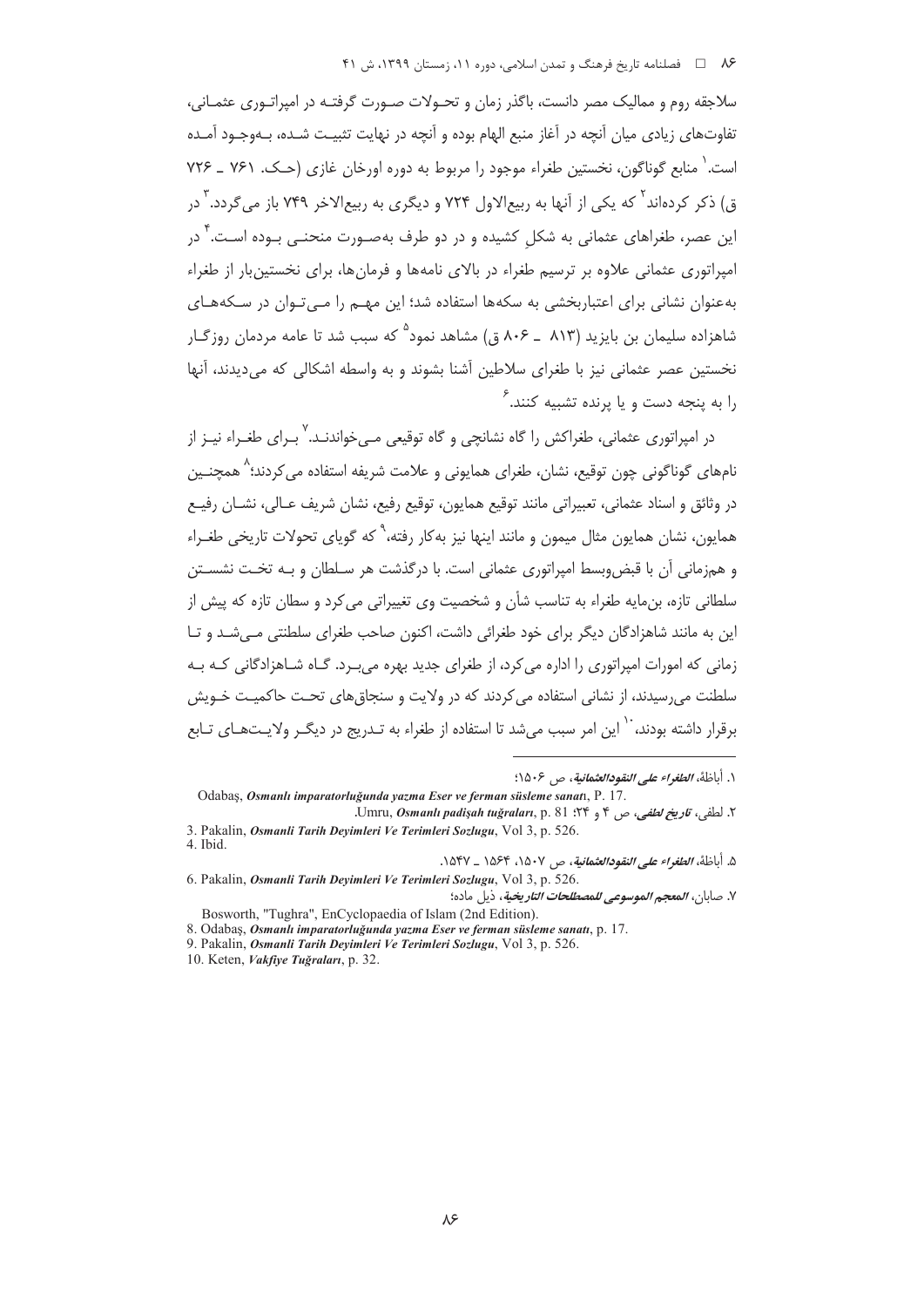امیراتوری نیز رواج روزافزون پابد.<sup>\</sup> می توان اواخر دوران تنظیمات و پس از آن را، دوران تثبیت شکل غایی و نهایی طغراء دانست. <sup>۱</sup> این تثبیت، همزمان با اوج *گیری* فنی تولید طغراء بود که بهتدریج زمینه نقش کردن طغراء در مواردی چون کتابها، سالنامهها و مانند آنهـا را نیـز فـرآهم آورد و بـه کـاربرد عمومي تر اين هنر انجاميد." برخلاف برخي از حكومتها چون قاجاريه در ايران كه رســم طغراكشــي چندان دیری نپایید، در امپراتوری عثمانی، رسم طغراکشی تا پایان حکومتشان برقرار بود. ٔ

## تأثير عوامل سياسي ــاجتماعي بر طغراء

همان گونه که قبلاً اشاره گردید، دولت سلجوقی از جمله دولتهایی بود که نظام اداری بسیار منظم و قانونمندی داشت. در واقع قدرت امیراتوری سلجوقی از نظام اداری آن سرچشمه می *گ*رفت که ماننــد یک اسکلت آن را محکم و استوار نگاه می داشت و بے شــک بـدون قـدرت دیـوان سـالاران ایرانـی، سلجوقیان ترکمن از پس اداره چنین سیستم عظیمی برنمی آمدند.<sup>۵</sup>

تشکیلات اداری و نظام دیوان سالاری در هر کشوری در برگیرنده ویژگیها و عناصری است ک سرچشمه آنها را می توان در تاریخ و فرهنگ و تحولات سیاسے , \_ اجتمـاعے , \_ اقتصـادی آن جامعـه جستجو کرد. دیوان سالاری ایران با پیشینه چند هزارساله در واقـع محصـول و نمایـانگر تحـولات و رخدادهای فراوانی است که در متن و طول تاریخ این سرزمین به وقوع پیوسته است و حاصل برخبی از این عناصر و ویژگیهای نهادینه شده در آن است. مروری بر پیشینه دیوانسالاری در ایران نشـان مے دھد که این تشکیلات یا ویژگے ھای نیرومند و مستحکمی که همواره یا تغییراتی هم تـوأم بـوده، به رغم تحولات و فراز و فرودهای فراوان تاریخی همچنان مقاوم و تأثیرگذار بر جای مانـده اسـت.<sup>۶</sup> در دوره سلجوقی، سلطان، امور کشوری امیراتوری را به کارمندان دیوانی احاله می *ک*رد. <sup>۷</sup>

در عهد سلاحقه امور اداری مملکت در دست بنج کس قرار داشته که از جهت اهمیت مقیام در عرض یکدیگر نبودند بلکه رتبه دیگری محسوب می شده است و این پنج تن هر کدام ریاست دیوانی

۵. اقبال، *وزارت در عهد سلاطين بزرگ سلجوقي، ص ۱۸.* 

۶ رستمی، «فرازمندی دیوانسالاری در تمدن اسلامی و نقش دبیران ایرانی»، م*جلـه دسـتاوردهای نـوین در مطالعـات* ع*لوم انسانی*، ش ۸، ص ۶۵ ٧. همان، ص ٧٢.

 $\lambda V$ 

۱. لطفي، *تاريخ لطفي*، ص ۴ و ۲۴:

Odabaş, Osmanlı imparatorluğunda yazma Eser ve ferman süsleme sanatı, p. 17.

<sup>2.</sup> Pakalin, Osmanli Tarih Deyimleri Ve Terimleri Sozlugu, Vol 3, p. 529.

<sup>3.</sup> Ibid, p. 529.

<sup>4.</sup> Ibid.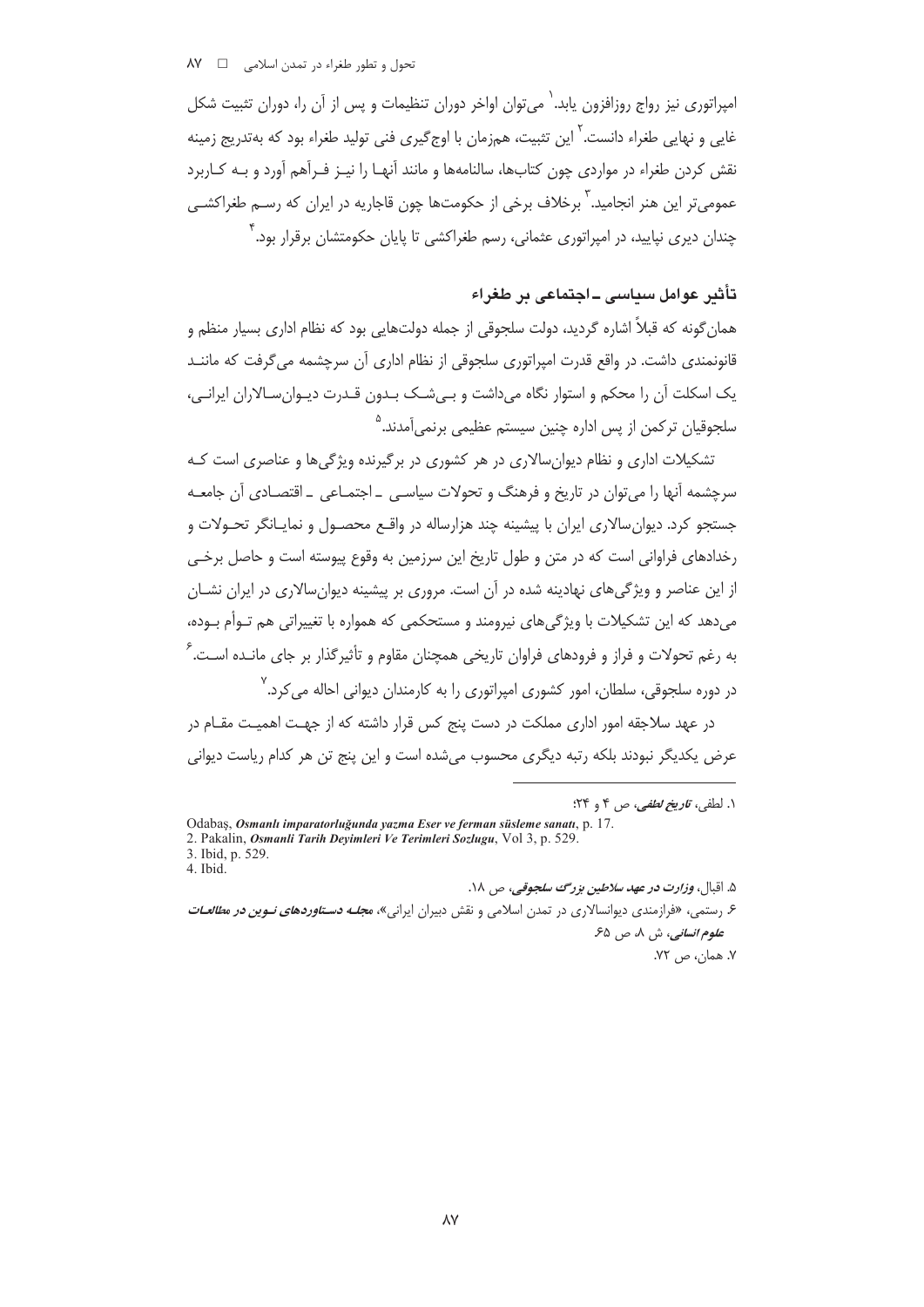را بر عهده داشتند. یکی از این پنج دیوان، دیوان طغراء بوده که رئیس این دیوان را طغرائی می گفتند و او در ایامی که سلطان به شکار می رفت و خواجه بزرگ همراه نبود، وزیر سلطان محسوب می شـد. دیوان طغراء شامل شعبهای بود به نام دیوان الرسائل و الإنشاء که جماعتی بـه نــام منشــی و کاتـب رسائل در آن کار می کردند که متقلد آن را رئیس یا وزیر یا صاحب دیوان الرسائل مـی گفتنــد و او در حقيقت رئيس دارالإنشاء سلطاني بوده و زيردست خود تعداد نسـبتاً زيـادي محـرر و منشـي و كاتـب رسائل داشت که طرف اعتماد و خازن اسرار دولت بودند. به همین جهت غالباً از دربار سلطانی، رئیس دیوان الرسائل را به اطراف به رسالت و سفارت و انجام مأموریتهای سری و سیاسی میفرستادند و غالباً نیابت صدارت نیز با او بود. بنابراین طغرائی یا طغراکش در حقیقت کسی بوده است که فرمانها و مثالها و منشورها را به صحه سلطان می رسانده و آنها را به نام او موشح می کرده است. ٰ

گفتنی است تغما و طغراء از نشان های دولتی بوده که علاوه بر تأیید رسمی نامهها و مرسولههای اداری، قدرت اجرایی آن دولتها را ارتقاء میبخشید و در تشکیلات اداری بعد از اسلام، بـا برخـی تغییرات در میزان و محـدوده کـاربرد رسـمی آنهـا در دورههـای تـاریخی و سـرزمینهـای مختلـف جغرافیایی، از کاربرد لازم در قلمرو اسلامی برخوردار بوده است.<sup>۲</sup> در برخـی مـوارد نیـز در تشــکیلات اداري و سياسي دوره قراخانيان به منزله امضا بوده و بعدها از سوي يادشــاهان و حکمرانــان غزنــوي، سلحوقی، خوارزمشاهی، افشاریه، ممالک مصر و عثمانیان به کار گرفته شده است. ۖ

در ابتدا ترکان سلجوقی و سپس ترکان عثمانی، طغراء را بهعنوان یک نشان شاهنشـاهی بـهکـار بردند؛ از این٫و، طغراء اقتباسی از سنت دیوانی سلجوقیان آسیای قدامی و اولین سطرهای متون عصر مغول است و می توان این شیوه نوشتاری و ترسیمی مخصوص را غیـر از ترکمانــان (و صــفویان)، در نزد ایلخانیان ایران، شاخ طلائے، خانـات کریمـه و فرمـان هـای تیموریـان هنـد یافـت. در مقابـل، فرمان های عثمانیان و مملوکان، فاقد طغراء است، زیرا بهترین تحقیقات درباره نام طغراء را در عنوان و نام حکم، باید در اسناد عثمانی جست. در نزد مملوکان هم طغـراء همـان وضـع و عمـل مشـابه را داشته است و این فرمانها از القاب و نام سلطان تشکیل شده بود و گاهی امضای مأموران عالی رتب را «طغراء» و سایر امضاها را«خط» نامیدهاند. ٔ بر همین اساس، طغراء، نشان و علامت فرمان روایـان غز بوده که بعدها یادشاهان سلجوقی و سلاطین و فرمان روایان عثمانی نیـز آن را اقتبـاس کردنـد و

١. اقبال، وزارت در عهد سلاطين بزرگ سلجوقى، ص ٢٣ \_ ٢٢.

۲. جوادی، «تحول نظام خاتم و نشان در تشکیلات اسلامی»، مج*له تاریخ اسلام*، ش ۲۴، ص ۶۶. ۳. همان، ص ۶۶.

۴. بوسه، پژوهشی در تشکیلات دیوان اسلامی ...، ص ۱۲۳ \_ ۷۳.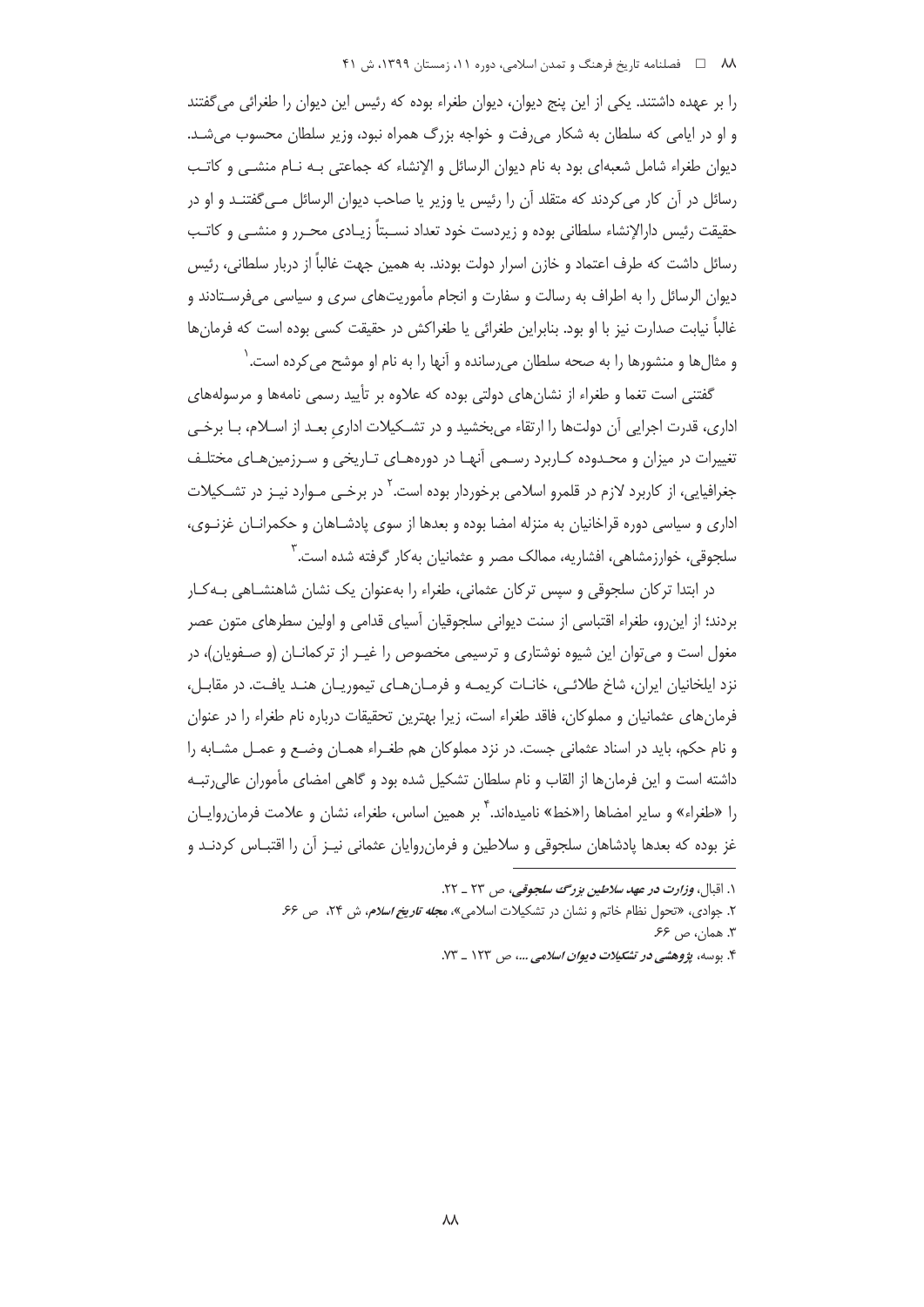بهتدريج به نشان دولت و مملكت تبديل شد و نه فقط فرمانها، بلكه كليه قبالهها، سكههـا و كشــتىهـاى جنگی، و در ایام متأخر، شناسنامه، تمبر پست، تذکره و غیره را با آن، نشانهگذاری می کردند. `

شیوه ترسیم طغراء، در دوره سلاطین عثمانی شکل خود را حفـظ کـرد، امـا در ایـران بـه دلیـل اعتقادات دینی و مذهبی سلاطین، شکل نمادین طغراء تغییر کرد و با مفاهیمی دیگر در دورههای بعد شکل گرفت. در این دوره، استفاده از خطوط ثلث، نسخ، توقیع، نسـتعلیق و شکسـته نسـتعلیق بـرای ترسيم طغراء بيشتر مورد توجه بوده است.

همچنین وجود رنگ های قرمز، طلایی و لاجوردی که در طغراها با استادی تمام و براساس زنجیـرهای از كلمات كنار هم قرار گرفتهاند، نشاني از خلافت و حاكميت پادشاهان اسلامي با حمايـت دوازده امــامﷺ مے باشد که در شبکه موزون خطی به هم بافته شدهاند و چون منظومهای زیبا جلوه می کنند. <sup>۲</sup>

از طرفی باید طغراء را یک نماد ترکی دید که با آشنا شدن آنان با دیوانِسالاری ایرانی، تبدیل به یک نهاد دیوان سالاری خاص شده و با یافتن آداب و رسومی خاص، دارای جنبههای هنـری و ادبـی نیز گردید و در عصر عثمانی به اوج خود رسید. بـرای سـلاطین عثمـانی طغـراء نشـانی از قـدرت و عظمت شاهی و دارای اهمیت زیادی بوده است. آنها طغراء را در اندازهای بزرگ در قسمت بـالا و در مرکز اسناد قرار می دادند، بهطوری که بیشتر فضای سند را طغراء با نقوش تزئینی آن تشکیل مـی داد. علاوه بر فرم ظاهری و محل قرارگیری طغراها، نقوش تزئینی که شامل اسلیمی و ختایی ها بوده، بـا ظرافت خاصی در اطراف طغراء نقش بستهاند. شیوه آرایش این نقوش بهطـوری اسـت کـه در قالـب شکل هندسی مثلث و در قسمت بالای طغراء قرار میگیرند. این شکل هندسـی شـباهت زیـادی بـه چتری که شاهان بر بالای سر خود می|فراشتند، دارد.<sup>۳</sup> البته حکومت *گ*ـران ایرانـی هــم آن را مــورد استفاده قرار دادند. شاخ و بـرگ پـافتن آن، همـراه و هـهعنـان بـود بـا قـدرت پـابی هرچـه بیشـتر حکومتهای ترک $i$ اد که سبب شد آن را در دیوانِسالاری جا اندازند و تا حد یک دیـوان بـالا برنـد. حتی در مقایسه و در برابر دیوان انشاء که از قدیم بوده و در پارهای از دورهها هم با انشاء درآمیخت.

### نتيجه

واژه طغراء به نشانه تأیید نوشتاری و صحّه نهادن بر حکم و دستور بـوده اسـت. بسـط اقتـدار سیاسـی ترکان، از روزگار ریاست بر یک قبیله تا پایان امارت بر یک امپراتوری، در بلاد اسـلامی دور و نزدیـک،

۱. مصاحب، **د***ا بو ة المعارف فارسي،* دُبل ماده طغراء.

۲. افشارمهاجر و کلهر، «بررسی بصری طغرا و مهرهای سلطنتی ایران»، *نشریه هنرهای زیبا ـ هنرهای تجسمی*، ش ۳، ص ۵۷. ٣. همان، ص ٥٢.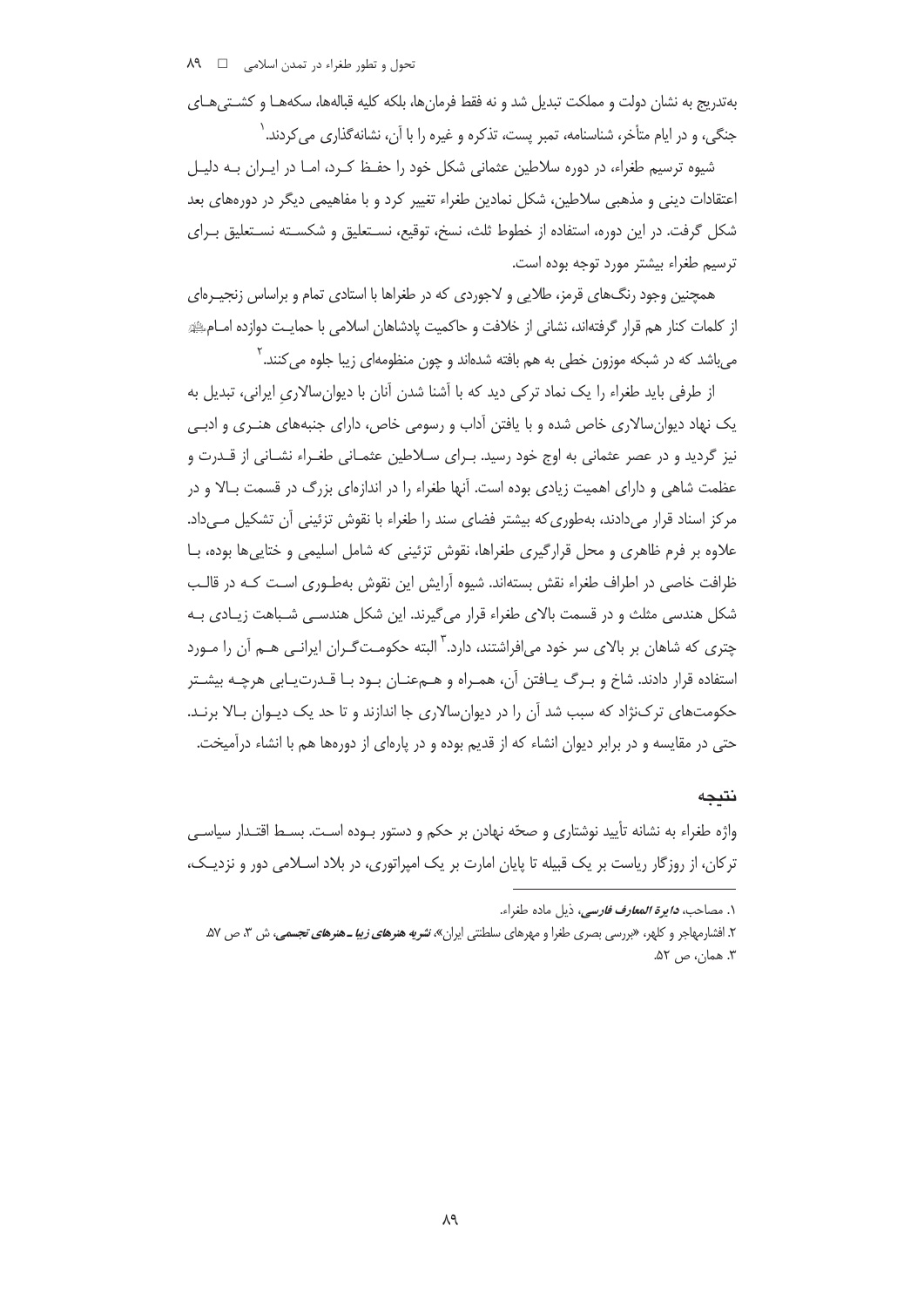### ۹۰ فصلنامه تاریخ فرهنگ و تمدن اسلامی، دوره ۱۱، زمستان ۱۳۹۹، ش ۴۱

سبب رواج آن شد و در نهایت، دیوانی را به خود اختصاص داد و منشاء تولید و ارائه آثار ارزنـده هنری گردید. تنوع پدید آمده در فن طغراکشی هم عامل سیاسی داشـته و هــم متـأثر از ذوق و سلیقه هنرمندانی بوده که به این امر اشتغال داشتهانـد. بـه لحـاظ سیاسـی مـی تـوان از تقابـل طغراهای شطرنجی در عصر صفوی یاد کرد که با ترسیم دوازده خانه که در هر خانه نام یکی از دوازده امام حک شده بود، و در مقابل، طغراهای عثمانی که با اشکال منحنی و بهصورت پنجـه دست و پرنده ترسیم می شدند.

همچنین می توان سیاست و منازعات بر سر قدرت را یکی از عوامل گسترش هنـر طغراکشـی در سرزمینهای اسلامی دور دست دانست؛ منازعاتی که هنرمندان را به گریختن از معرکه وامیداشت و دربارهای رقیب را به پذیرش آنان، ترغیب می;نمود. عامه مردم نیز بـا بهـره گیـری هرچنـد انـدک و ناقص و در سطح نازل از هنرهایی چون طغراکشی در کتابها و نشانهای تجاری و اسناد شخصی، تبعیت از سلطان مستقر و همسان سازی خود با حاکمیت را نشان می دادند.

#### منابع و مآخذ

- ۱. آبادی باویل، محمد، «تمغا (طمغا)»، م*جله زبان و ادب فارسی،* ش ۱۰٤، زمستان ۱۳٥۱، ص ٤٩٩ ـ ۷۹.
- ٢. أباظة، عبدة إبر اهيم محمـد، *الطغـراء علـى النقودالعثمانيــة، المــؤتمر الخــامس عشـر للإتحــاد العـام* للآثاريين العرب بجامعة اللملك محمد الأول، وجدة \_السعد بة، ١٥ \_ ١٣ اكتوبر ٢٠١٢.
	- ۳. ابن خلف تبریزی، محمدحسین، *بوهان قاطع،* به کوشش محمد معین، تهران، ابن سینا، ۱۳۶۱.
	- ٤. ابن خلّكان، احمد بن محمد، *وفيات الاعيان*، حققه احسان عباس، بيروت، دار الثقافه، ١٩٦٨ م.
		- ٥. ابن منظور، محمد بن كرم، *لسان العوب*، بيروت، دار الحياء التراث العربي، ١٤١٦ق.
	- ٦. استر آبادی، میرزا مهدیخان، *درّه نادره*، به کوشش سید جعفر شهیدی، تهران، بی نا، ١٣٨٤.
	- ۷. اسکندرییگ ترکمان، *عالم آرای عباسی*، به کوشش ایرج افشار، تهران، امیرکبیر، ۱۳۸۲.
- ۸. اشپولر، برتولد، ت*اويخ ايـران در قـرون نخسـتين اسـلامي*، ترجمـه عبـدالجواد فلاطـوري و مـريم میراحمدی، تهران، شرکت انتشارات علمی و فرهنگی، ۱۳۷۳.
- ۹. افشارمهاجر، کامران و سمر کلهر، «بررسی بصری طغرا و مهرهای سلطنتی ایـران»، *نشریه هنرهای* زیب*ا ـ هنرهای تجسمی، ش ۳، پاییز ۱۳۹۳، ص ۵۸ ـ ٤۹.*
- ۱۰. اقبال، عباس، *وزارت در عهد سلاطین بزرگ سلجوقی از تاریخ تشکیل این سلسله تا مرگ سلطان* **سنجر (۶۳۳ ـ ٥٥٢)**، به کوشش محمدتقی دانش پژوه و یحیی ذکاء، تهران، دانشگاه تهران، ۱۳۳۸.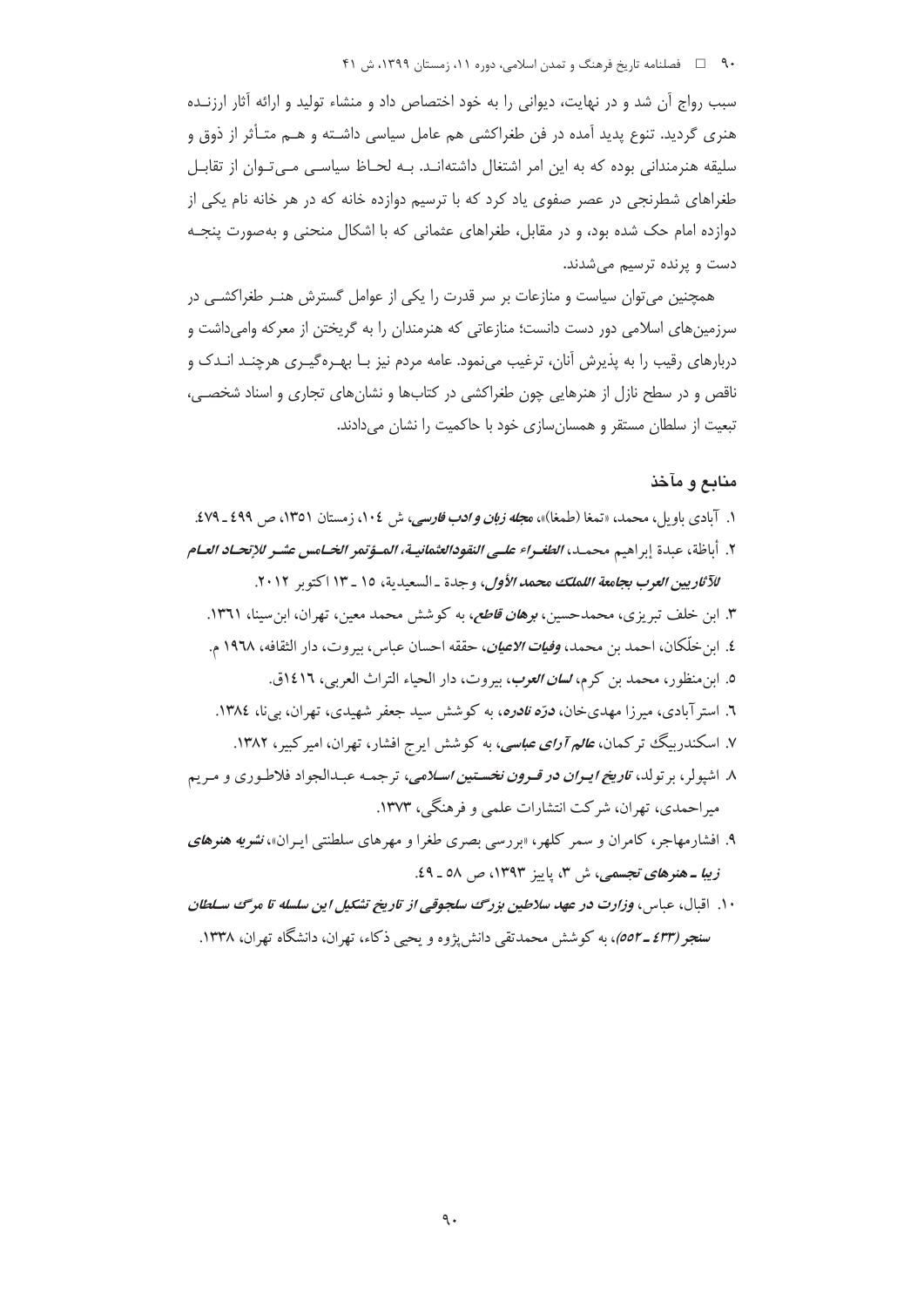- ۱۱. انوري، حسن، *اصطلاحات ديواني دوره غزنوي و سلجوقي*، تهران، كتابخانه طهوري، ۱۳۳۵.
	- ١٢. بهنسي، عفيف، معجم م*صطلحات الخط العربي و الخطاطين*، بيروت، مكتبه لبنان، ١٩٩٥ م.
- ۱۳. بوسه، هر سرت، پژوه*شی در تشکیلات دیوان اسلامی...*، به کوشش غلامرضا ورهرام، تهران، مؤسسه مطالعات و تحقیقات فرهنگی، ۱۳٦۷.
- ١٤. تراپي طباطيايي، سيد جمالالدين، «سكههاي آق قو يونلوها و ميناي حكومت صفو به در اييران»، موزه آذرب*ا*یجان، ش ۷، ۱۳۵۵.
- ۱۵. جوادی، سید مهدی، «تحول نظام خاتم و نشان در تشکیلات اسلامی»، *مجله تـاریخ اسـلام*، ش ٢٤، زمستان ١٣٨٤، ٨٦ ـ ٦٥.
- ۱۲. جوی.نی، مؤی،االدوله منتجب الدین بدیء اتابک، *عتبة الکتبة*، به کوشش و تصحیح محمد قزوي نبي و عباس اقبال، تهران، شركت سهامي چاپ، ١٣٢٩ ش.
- ١٧. خيطة حسني، محمد عبدالحفيظ، «العلامية الطغرائيـة بـين المغيرب السبعدي و تركيبا العثمانيـة، دراسة تاريخية \_فنية»، م*جلة كلية الآداب و العليوم الإنسانية*، العيدد الخيامس و ثلاثيون، الرياط  $Y \cdot 10$
- ١٨. خورمـوجي، محمـدجعفر، حقــ*ايق الاخبــار ناصـري*، بـه كوشــش حسـين خـديوجم، تهـران، کتابفروشی زواره، ١٣٤٤.
- ۱۹. *دانشنامه جهان اسلام، زير* نظر غلامعلى حداد عادل، بنياد دائرة المعارف اسلامي، تهران، ۱۳٦۲، تاكنون.
- ۲۰. دهخدا، علی اکبر، *لغتiاهه*، به کوشش محمد معین و جعفر شـهیدی، تهـران، دانشـگاه تهـران،  $.1$ ۳۷۷
- ۲۱. رامپوري، غياثالدين محمد بن جلالالدين بن شرفالدين، *غياث اللغات*، بـه كوشـش منصـور ثروت، تھران، امیر کیبر، ۱۳۷۵.
- ۲۲. راوندي، محمد بن علي بن سليمان، *راحة الصدور و آيــة السـرور*، بـه كوشــش محمـد اقبـال، بـا تصحیحات مجتبی مینوی، تهران، امیر کبیر، ١٣٦٤.
- ۲۳. رستمي، عبدالكريم، «فرازمندي ديوانسالاري در تمدن اسلامي و نقـش دبيـران ايرانـي»، م*جلـه* دستاوردهای نوین در مطالعات علوم انسانی، ش ۸، دی ۱۳۹۷، ص ۸۳ ـ ۲٤.
	- ٢٤. شهرستانی، سیدحسین، ج*لوه هنر در اسناد ملی،* سازمان اسناد مل<sub>ی</sub> ایران، تهران، ١٣٨١.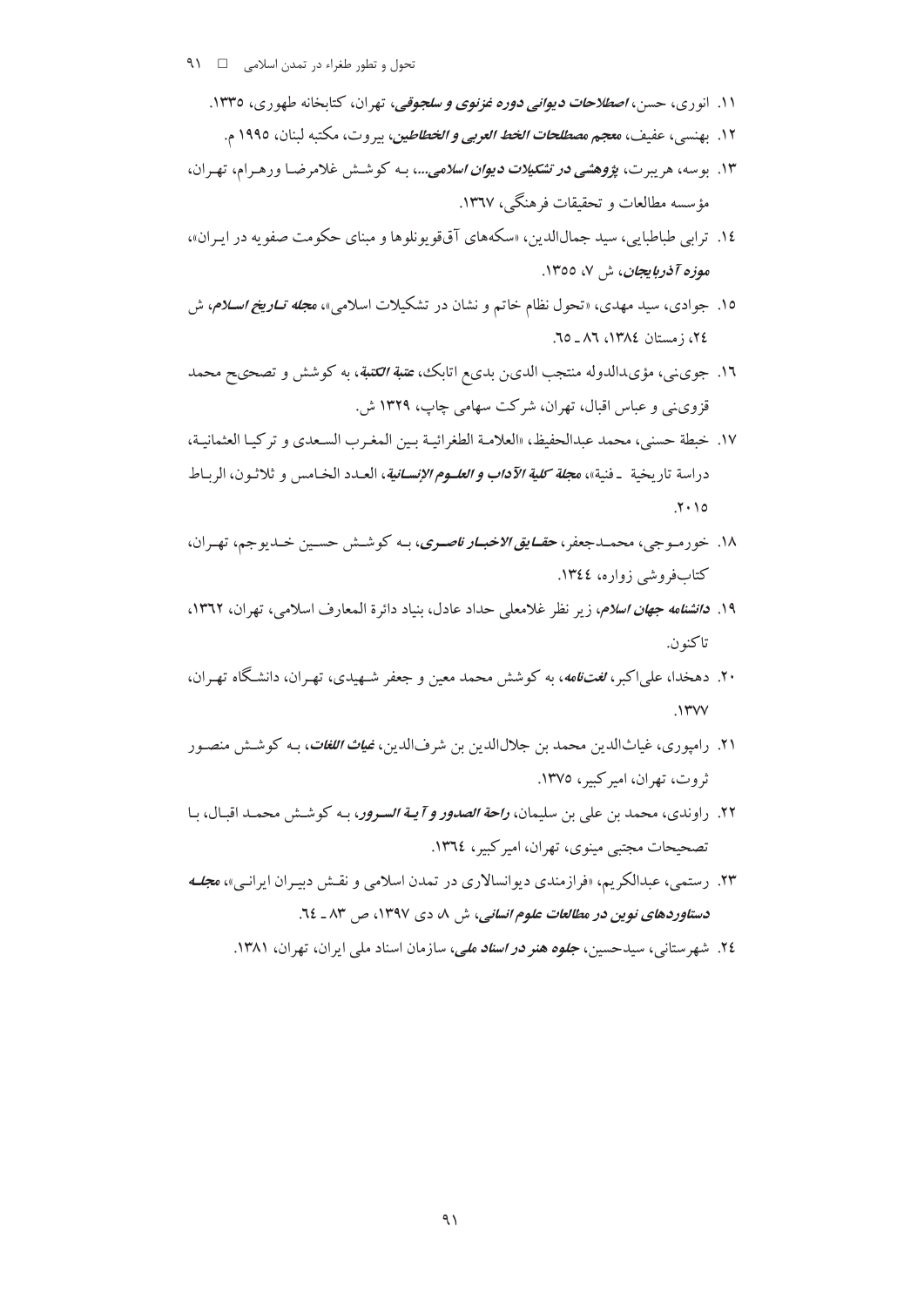- ۹۲ هـ احسلنامه تاریخ فرهنگ و تمدن اسلامی، دوره ۱۱، زمستان ۱۳۹۹، ش ۴۱
- ٢٥. صـابان، سـهـل، *المعجــم الموســوعي للمصــطلحات التاريخيــة*، مراجعـه عـــدالر زاق محمدحســن بر كات، رياض، مكتبه الملك فهد الوطنيه، ١٤٢١ ق / ٢٠٠٠ م.
- ٢٦. صديق، محمديو سف، **رح***لــة مــع النقــوش الكتابيــة الإســلامية فــي بلادالبنغــال***، دراســة تأريخيــة** حضارية، دمشق، دار الفكر، ٢٠٠٤ م.
	- ۲۷. صفا، ذبیحالله، *تاویخ ادبیات در ایران*، تهران، فردوسی، ۱۳۷۸.
		- ٢٨. عميد، حسن، فوهنگ عميد، تهران، امير كبير، ١٣٧٤.
	- ٢٩. فرائضجي زاده، محمدسعيد، ت*اريخ گلشن معارف*، دار الطباعة العامرة، ١٨٣٦ م.
- ۳۰. قائم.مقامی، جهانگیر، «توقیع و طغرا و تطور آنها در تداول دیوانی»، م*جله بررسیهای تـاریخی*، ش ٣، خرداد و تير ١٣٤٩، ص ٢٨٦ ـ ٢٣٩.
- ۳۱. قائم.مقامی، جهانگیر، «مهرها و توشیح و طغراهای ملوک هرمز»، م*جلــه بورىســیهــای تــاریخی*، ش ۳، مرداد و شهریور ۱۳۵۲، ص ۵۸ ـ ٤٣.
	- ۳۲. قائم مقامی، جهانگیر، *مقدمهای بو شناخت اسناد تاریخی،* تهران، انجمن آثار ملی، ۱۳۵۰.
- ۳۳. قائم مقامی، جهانگیر، مهره*ا و طغراها و توقیع های یادشاهان ایران از ایلخانان تا پایان قاجاریـه،* خرداد تا شهر یور ۱۳٤۸، سال جهارم، ش ۲ و ۳، ص ۱۲۲ ـ ۱۲۳.
- ٣٤. قلقشندي، احمد بن عبــدالله، ص*بح الأعشى في صـناعة الإنشــاء*، بـه كوشــش محمدحسـين شـمس|لــدين، سروت، دار الكتب العلمية، ١٣٦٦.
- ٣٥. قمي، نجمالدين ابوالرجاء، *تاريخ الوزراء*، به كوشش محمـدتقي دانـش پـژوه، تهـران، مؤسسـه مطالعات و تحقیقات فرهنگی، ۱۳٦۳.
- ۳٦. کاشغری، محمود بن حسین بن محمد، *دیوان لغات التـرک*، بـه کوشـش علـی امیـری افنـدی، استانبول، مطعبة عامرة، ١٣٣٣م.
	- ۳۷. کریمزاده تبریزی، محمدعلی، م*هرها، طغراها و فرمانهای پادشاهان ایران*، لندن، بی نا، ۱۳۸0.
		- ۳۸. کسروی، احمد، ت*اریخ هیجدهساله آذربایجان*، تهران، امیرکبیر، ۱۳۸۳.
			- ٣٩. لطفي، احمد، ت*اويخ لطفي*، استانبول، مطبعة عامرة، ١٣٢٨.
- ۰ ٤. مبصر السـلطنه، ميرزاحسـين خـان، مو*اســلات طهــوان*، بــه كوشــش منصــوره اتحاديــه و ســعيد میر محمدصادق و ویرایش مصطفی زمانی نیا، تهران، کتاب سیامک، ۱۳۸٤.
- ٤١. مستوفى قزويني، حمدالله بن ابي بكر بن احمد، *تاريخ گزيـده*، بـه كوشـش عبدالحسـين نـوايي، تهران، اميركبير، ١٣٦٤.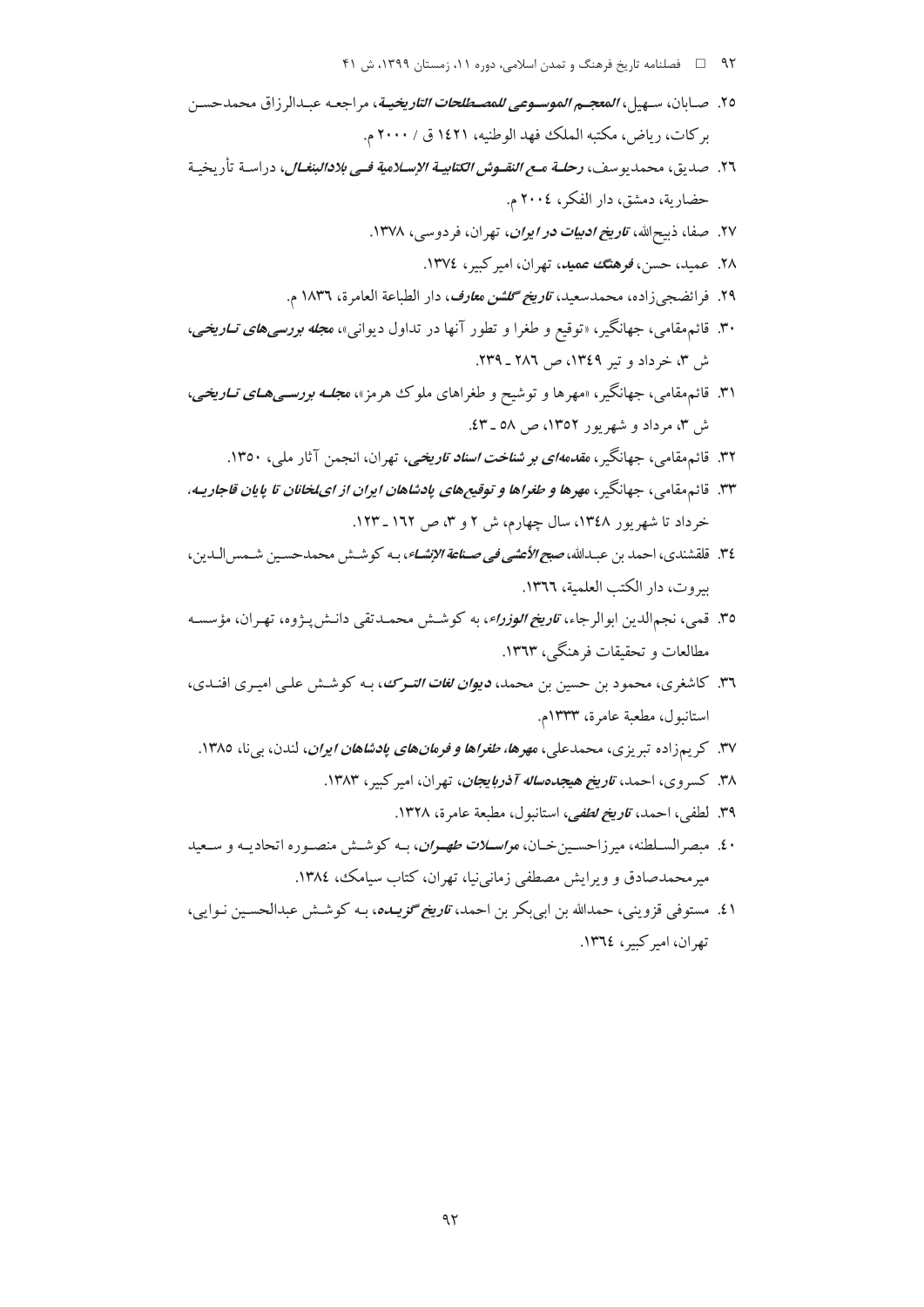- ٤٢. مشكور، محمدجواد، *اخبـار سـلاجقه روم*، بـه انضـمام مختصـر سـلجوقنامه ابـنبـيبـي، تبريـز، کتاب فروشی تھران، ۱۳۵۰.
	- ٤٣. مصاحب، غلامحسين، د*ايوة المعارف فارسي*، تهران، امير كبير، ١٣٨٠.
- ٤٤. معزّى، اميرالشعراء محمد بن عبدالملك نيشابوري، ديـــوان، بــه كوشــش عبــاس اقبــال، تهــران، كتاب في وشي إسلاميه، ١٣١٨.
- ٤٥. مقريزي، تقي الدين احمد بن علي بن عبدالقادر، *المسواعظ و الاعتبـار فـي ذكـرالخطط والآثـار*، لندن، چاپ أيمن فؤاد سيد، ١٤٢٣ ق / ٢٠٠٢ م.
- ٤٦. میرزا رفیعا، محمد رفیعة بن حسن، *دستور الملوک*، به کوشش محمدتقی دانـش2پـژوه، تهـران، یے نا، ١٣٨٤.
- ٤٧. نجفي، وحيد و حـديث گـودرزي، «بررسـي و تحـول نشـان، طغـراء، مهـر و امضـاء در دوران معاصر ابران»، ت*اریخنامه خوارزمی،* ش ٢٤، زمستان ١٣٩٧، ص ١١٨ ـ ٨٩.
- ٤٨. نسوي، شهابالدين محمد، *سيرت جلالالدين منكبرني*، بـه تصـحيح و مقدمـه مجتبـي مينـوي، تهران، انتشارات علمي و فرهنگي، ١٣٦٥.
- ٤٩. هدلق، إبراهيم بن عبدالرحمن، «الطغراء في الخط العربي»، م*جلة الفيصل*، العـدد ٣٣٩، رمضـان ١٤٢٥ ق / اكتوبر -نوفمبر ٢٠٠٤ م.
- ۵۰. واحد، اسدالله، «کتابت مکاتیب دیوان<sub>س</sub> و آداب آن در عهد سلحوق<sub>ب»</sub>، م*حله تبار مخزنامیه ایبران* ب*عد از اسلام، ش ۱، پاییز و زمستان ۱۳۸۹، ص ۱۸۱ ـ ۱*۳۱.
- 51. Bosworth, C. E., J. Deny, Muhmmad Yusuf Siddiq, "Tughra", EnCyclopaedia of Islam (2nd Edition) E. J. Brill, Leiden,  $1960 - 2002$ .
- 52. Boydaş, N., Osmanlı tuğralarına eleştiri açısından bir bakış, Ankara, yeni Türkiye yayınları, 1999.
- 53. Cahen, Claude, "La Tugra Seljukide", Journal Asiatique, 234 (1943 1945).
- 54. Clauson, Gerard, An Etymological Dictionary of Pre Thirteen Century Turkish, Clarendon Press, Oxford, 1972.
- 55. F. Steingass, A Comprehensive Persian English Dictionary, Routledge and Kegan Paul limited, London, rpr, 1963.
- 56. Keten, I. Ve Şahin, M. N, Vakfiye Tuğraları, Ankara, Başbakanlık vakıflar Genel Müdürlüğü, 2004.
- 57. L. Clausnert, Carla, The Seljuk Vezirate a study of civil administration (1055 -1194), Harvard University Press, 1973
- 58. Leiser, G. ,"tamga", *EnCyclopaedia of Islam* (2nd Edition) E. J. Brill, Leiden,  $1960 - 2002.$
- 59. Mensiz, Ercan, Türk Dünyasında Tuğraları ve Osmanlı padişah tuğraları Tugras in Turkic world and Ottoman Sultan Tugras: www.tugra.org.